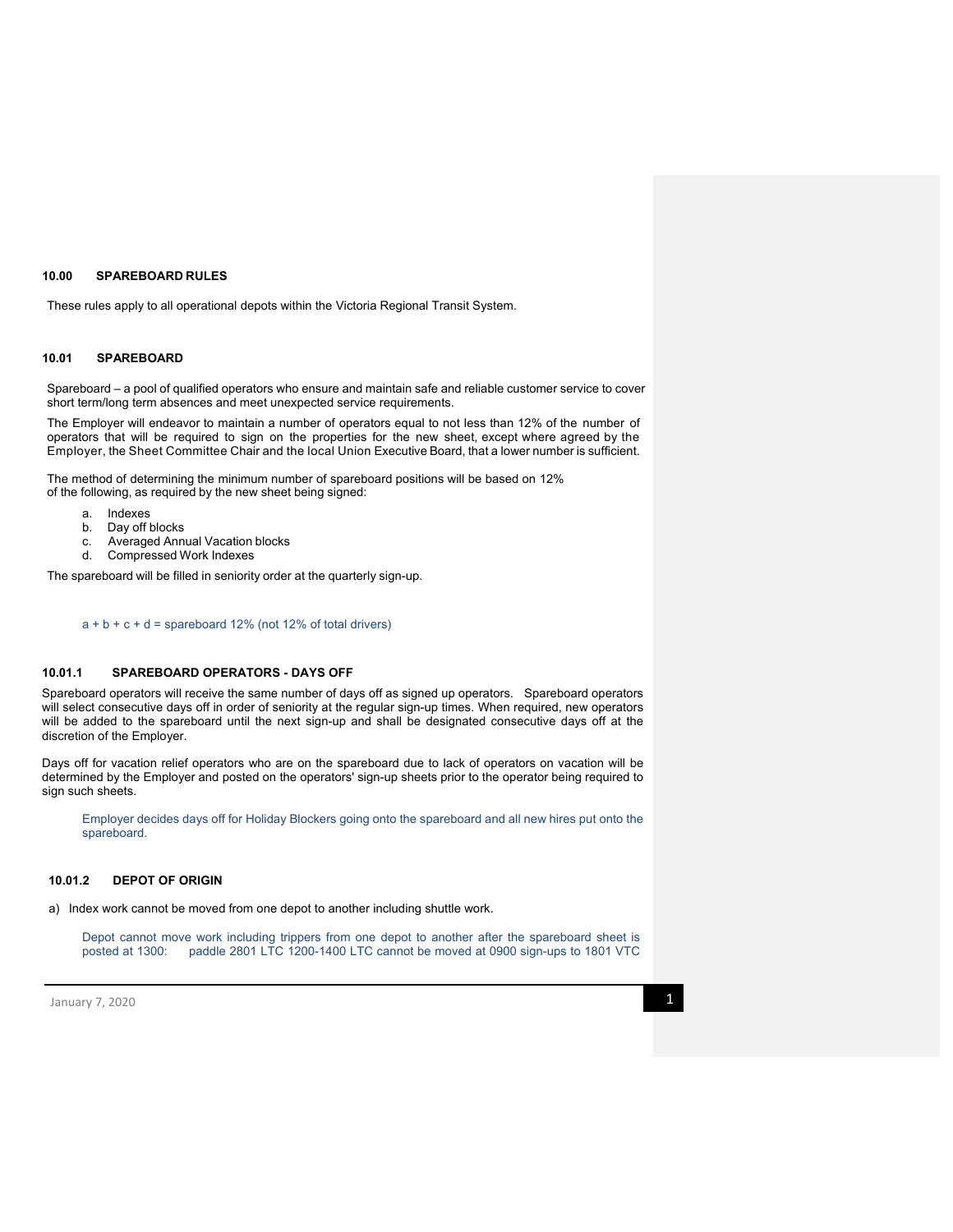## 1200-1400 VTC

b) When all options are exhausted pursuant to "O" 10.11.1 and all calls have been made, and "O" 10.07.11 has been invoked, index work including shuttle work can be moved from one depot to another.

Work that cannot be covered at the depot of origin can be moved to other depot at overtime rates. example J-Man at LTC can be used to cover VTC work at overtime rates if all calls have been made and all volunteers exhausted (working day ops and day-off ops) have been called. J-Man at other depot will be paid as follows:

Work is VTC 1730 -2400 VTC

LTC - STANDBY 1600-2400 8.0 hours at straight time followed by overtime 1730 - 2400. The operator's overtime will be for 6.5 hours.

c) Work is defined as work that starts or finishes at the depot of origin or has a block number for the depot of origin, including sign-up reliefs, community shuttle work, and sleepers. Prior to the loss of service due to an emergency that requires emergency services or due to a mechanical breakdown or an operator's illness or injury, work from one depot could be assigned to a standby or "K" from another depot. The work will terminate at a terminus or at a relief point not beyond one round trip from the point where the standby or "K" started the trip. Beyond that and in all cases the work will revert to the depot of origin.

Operator on VTC work books-off on the road outbound Route 70 at Douglas/Kings and no VTC standby/or volunteer operator available. Special "K" from LTC can be forced on work and will have to complete round-trip of the route back up to Douglas/Kings. Any work given beyond the round trip will be paid as overtime.

d) When a spareboard operator is covering a plus, part index, with a relief point across the zone boundary shown below, each part will attract a zone allowance of 30 minutes.

Operator must cross zone boundary. example LTC work done by VTC driver starting Douglas at Burnside and completing a round trip on a 50 Goldstream back to Douglas at Burnside does not attract the 30 minute zone allowance.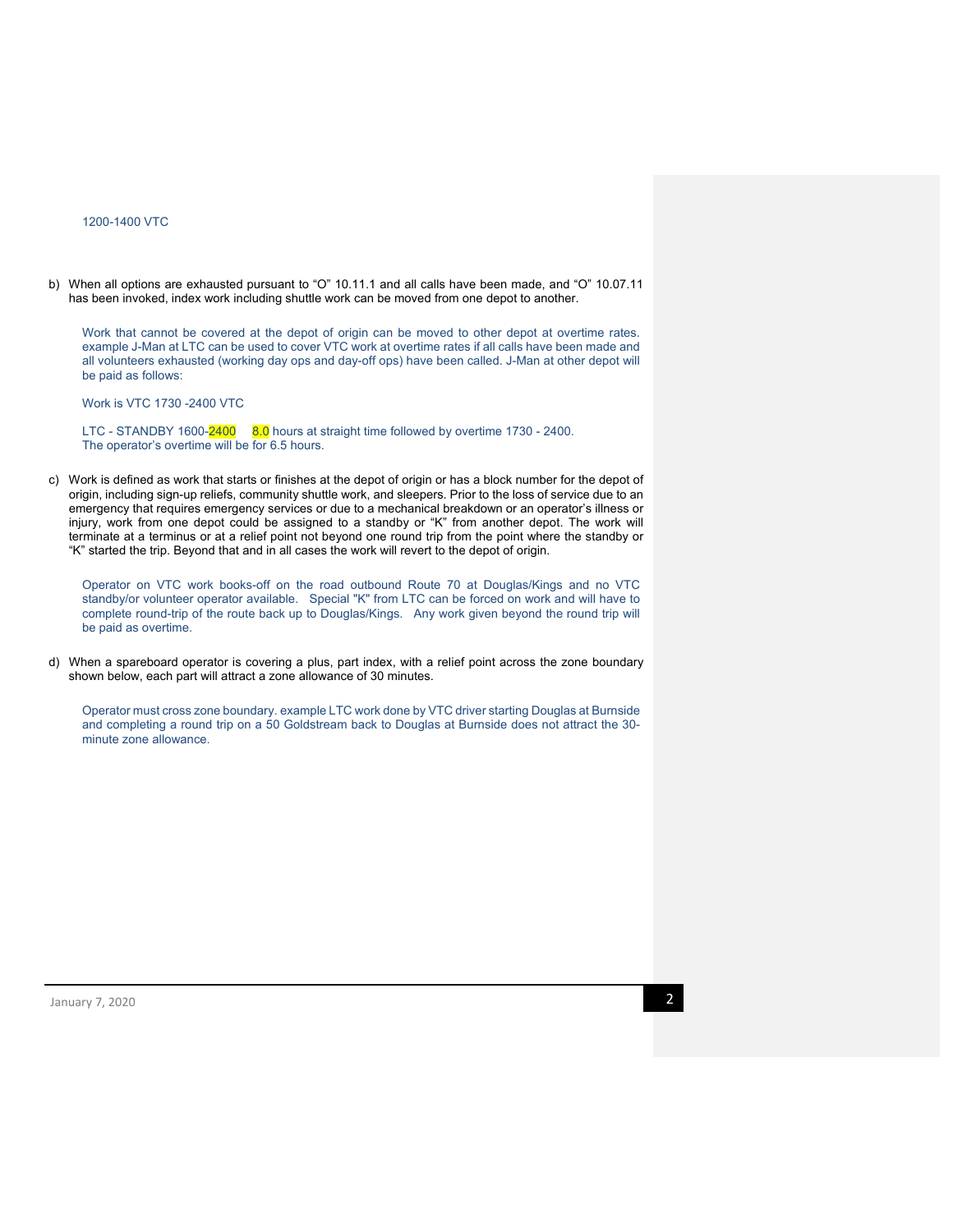

e) Zone allowance will not apply towards the NSC and is considered as a straight time allowance to be exempt from the operator's work day in terms of scheduled time constraints for regular signed up work.

Working day operators who accept overtime at a depot other than their own will be paid a 30-minute zone allowance. An operator working overtime on their day off will be paid a 30-minute zone allowance on their second piece of work at a different depot, provided they cross the zone boundary.

Index 1120 block 1120 VTC 0600-1300 VTC overtime worked by operator 91111

# **Option #1**

Index 2022 block 2022 LTC 1400-1600 LTC overtime worked by operator 91111 route 6 pays zone allowance

# **Option #2**

Index 2105 block 2105 YABR 1400-1600 YABR overtime worked by operator 91111 route 6 no zone allowance

f) Community Shuttle work will be assigned to the spareboard at its depot of origin VTC to VTC, LTC to LTC.

# **10.02 SPAREBOARD GUARANTEE**

# **10.02.1 GUARANTEE**

The guarantee for all spareboard operators who make themselves available for work shall be 8 hours per day,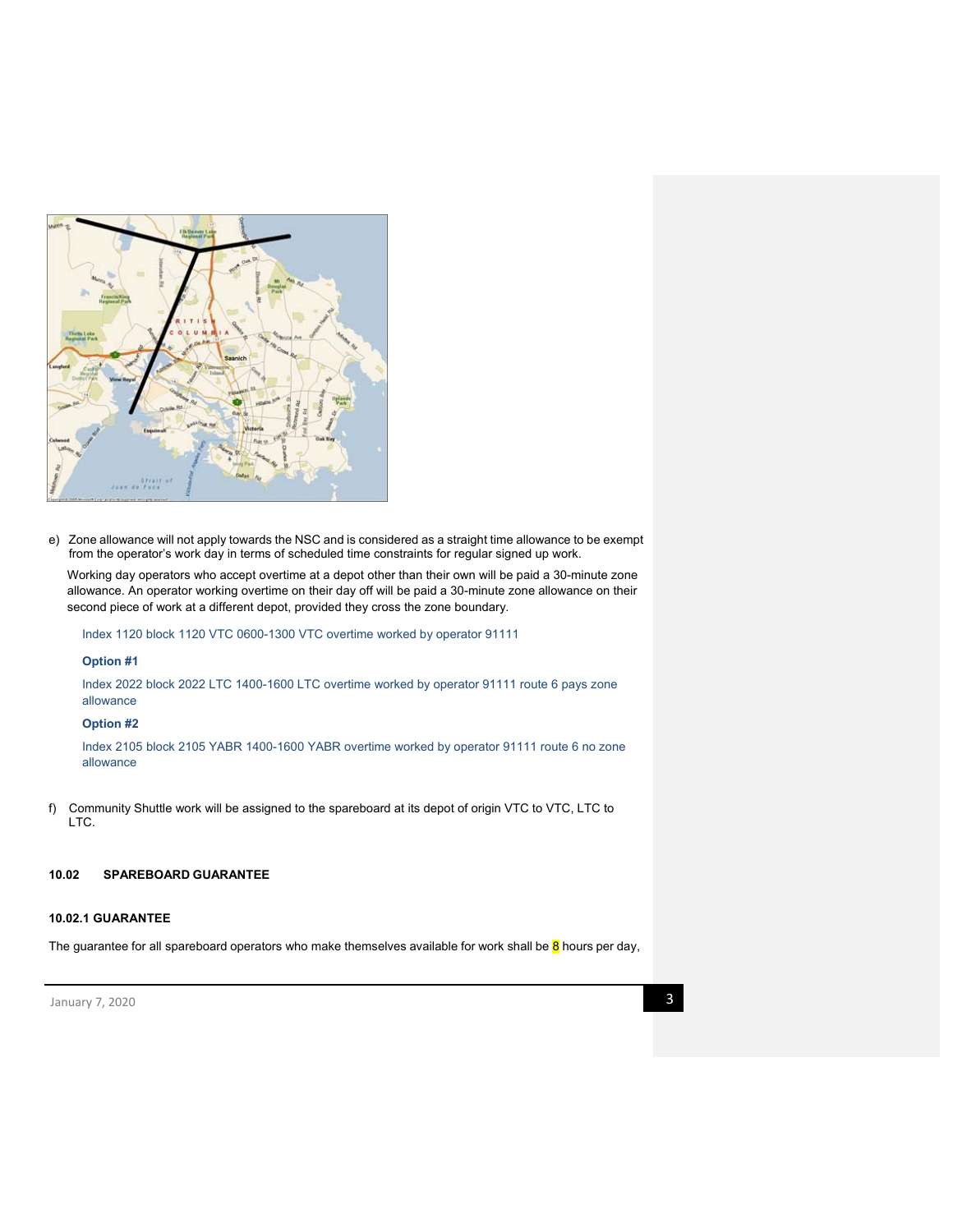including Sunday premiums and Holiday premiums at time and one half  $(1 \frac{1}{2}x)$ . Every day that operators make themselves available at their designated depot for the day and fulfill their obligation under these Spareboard Rules, they will be eligible for the daily guarantee. Any overtime worked cannot be applied towards the guarantee for any other day or any other depot.

## **10.02.2 FAILURE TO REPORT**

On any day operators sign off or fail to report, or cause themselves to lose work, or place themselves in violation of the National Safety Code, those operators shall be paid only for actual time worked.

Operator OTR (Off to Report) called depot after 1300 to book back. This operator would not get their shift however they could volunteer for work. They would receive work prior to overtime volunteers and would receive pay for time worked but not a guarantee. "O" 10.11.1 (d)

# **10.03 TRIPPERS, SPECIALS AND SPLIT WORK**

Depot offices shall not have the right to build up a spareboard operator's work day with allowance time to a full day's work thereby causing the operator to lose seniority.

# **10.04 SPAREBOARD QUALIFICATIONS**

### **10.04.1 QUALIFICATIONS**

Operators exercising their seniority to sign the spareboard or vacation relief involving the spareboard, must be qualified to operate all types of conventional equipment used in the Victoria Regional Transit System Operations. They must be proficient in all variations of work covered by this spareboard. Any community shuttle work assigned to the spareboard will be performed by conventional transit operators using conventional transit buses.

Operators on the spareboard cannot refuse work based on equipment or route assignment. Must have knowledge of routes including shuttle routes and ability to drive all conventional equipment.

### **10.04.2 NATIONAL SAFETY CODE**

All work assignments, signed for or assigned, must comply with the National Safety Code, Section 3, "Hours of Service".

NSC rules must be followed and complied with at all times

# **10.05 ADDITIONAL WORK**

# **10.05.1 WORK STARTING AFTER 1930**

When circumstances are such that all spareboard operators have completed 8.0 hours, then work starting after 19:30 will be voluntary and will be assigned to any operator on a first-come-first-served basis. Any operator starting work prior to 09:00 hours will not be required to work past 19:30 hours.

No spareboard operator will be forced on work ending after 1930 other than voluntary work assigned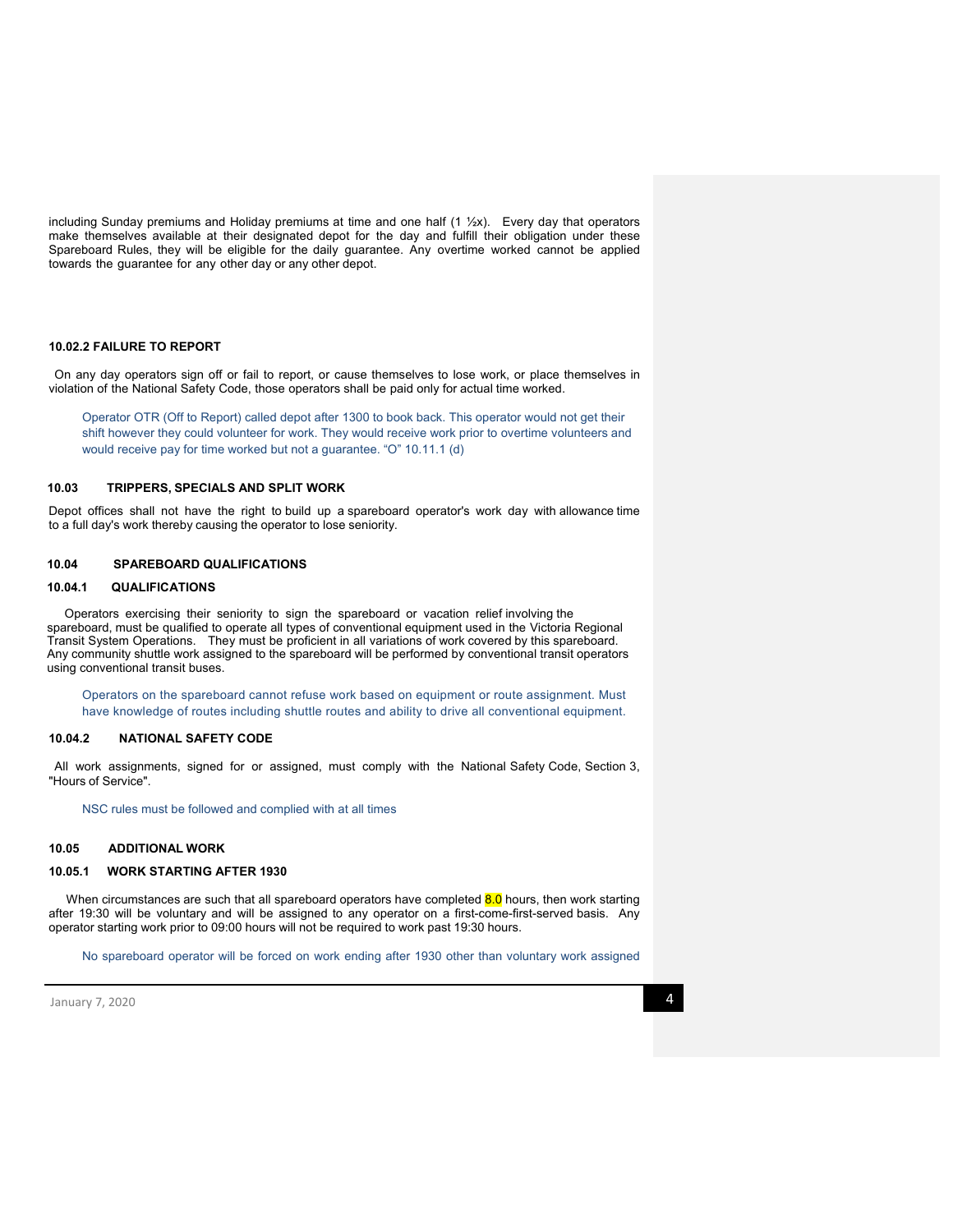## under "O" 10.11

### **10.05.2 NATIONAL SAFETY CODE EXCEPTION**

An operator signing work at the quarterly sign up and who is impacted by the NSC on any day during the course of that sign up because he was forced into an NSC violation resulting in him not being able to start his work the following day, will be subject to the following:

The beginning of his shift will be placed on the Spareboard and the operator will be required to take over the remaining part of the index at the relief point closest to his 8-hour rest period required by the NSC or later at the discretion of the depot supervisor.

b. The operator will be placed in his seniority at the 09:00 signup at his depot of origin for work that may fit with the remaining part of the index subject to the 19:30 qualifying time.

c. An operator who fulfills (a) and (b) above will be paid the daily guarantee of  $8.0$  hours or the total hours he obtains for the day, whichever is greater.

d. A Spareboard Operator who at 13:15 sign up is assigned a full index and is impacted by the NSC, that Operator will then be governed by "O" 10.05.2 (a), (b) & (c).

Spareboard operators on full index use "O" 10.05.2 (a) (b) & (c)

- a) Call after 8 hours' rest (if not eligible for work at 0900 sign-ups due to late finish night before)
- b) Placed after regular spareboard 0900 sign-up operators prior to overtime volunteers for work
- c) Payment of the full index worked or 8.0-hour guarantee

e. **A Spareboard Operator who at 13:15 sign-up is forced on an "E" or an "F", and is impacted by the NSC, may leave choices for the 09:00 sign-up at their depot of origin. The Operator will be placed at the 09:00 sign-up in their seniority, and will be required to remain available to 19:30 to maintain the guarantee, or when they have 8.0 hours whichever comes first.** 

Spareboard Operators impacted by NSC as above do not have to report for 0900 sign-ups unless they have 8 hours' rest.

Spareboard Operator shall call in after 8 hours' rest and must remain available to 1930 to receive guarantee.

- 1. Operators finishing at 2530 night before cannot start until 0930 and will not be reporting for the 0900 sign-up in person. They can leave choices the night before for the 0900 sign-up.
- 2. Operators finishing at 2500 or earlier must report for 0900 sign-ups in person

f. **A Spareboard Operator who at the 13:15 sign up is forced on a "G" and is impacted by the NSC, may leave choices for the 09:00 sign up at their depot of origin. The beginning of the "G" will be placed on the sheet. "O" 10.06.10 will not apply. The Operator will be required to take over the remaining part of the "G" at the relief point closest to his 8-hour rest period required by the NSC or later at the discretion of the depot supervisor. The Operator will be placed at the 09:00 sign-up in their seniority.**

The operator will be put back on the "G" at a relief point and will usually have approximately 1 hour of remaining drive time on the paddle.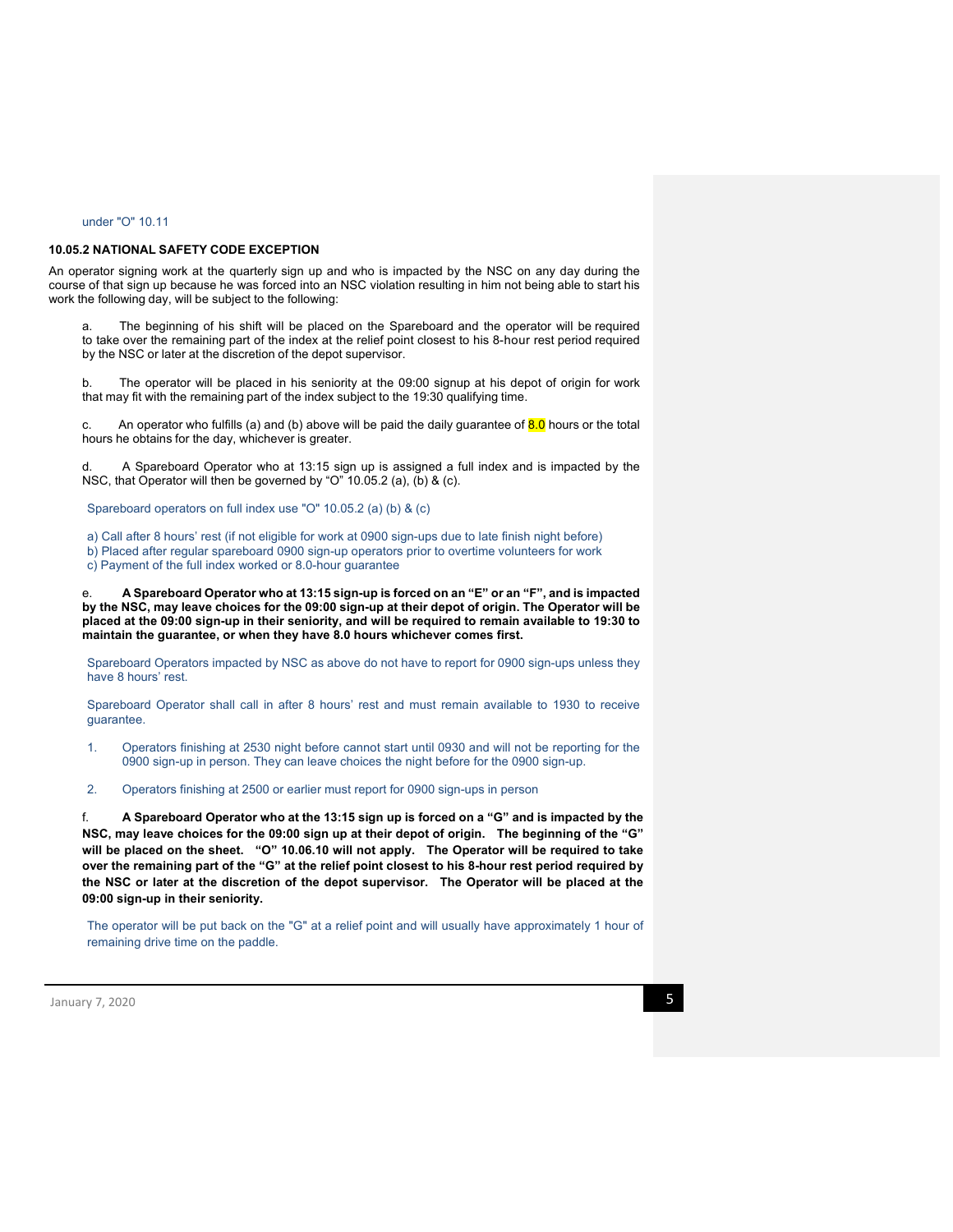Operators who are affected by the National Safety Code may leave work choices on the next day's choice sheet.

#### **10.06 09:00SIGN-UP**

# **10.06.1 AFTERNOON WORK**

 **Operators will sign their afternoon work at the depot of origin for the day at the 09:00 sign-up in order of seniority. The 09:00 sign-up for operational depots with work assignments on the spareboard will proceed consecutively. The depot with the least amount of work assignments will sign first at 09:00. If there is a tie it will be at the discretion of the depot supervisor or designate.** 

#### Third and future depots would go into the mix under this rule 10.06.1.

Operators leaving a selection of work choices must leave a sufficient number of choices to cover their seniority. Operators who fail to leave sufficient work choices will be assigned a piece of work with the earliest finish and each piece of work shall finish by 19:30 hours.

The only operators who are permitted to leave a selection of work choices for the 09:00 sign-up are:

- a) Operators who have been assigned work on the overnight sheet under the letter "G", or
- b) Operators who have been assigned work under the letter "E" when the finish time of such work prevents the operator from reporting for the 09:00 sign-up, or
- c) Operators who have been assigned work under the letter "F" when the finish time of such work prevents the operator from reporting for the 09:00 sign-up or
- d) Operators who have received approval from the depot office supervisor for emergency reasons.

The depot supervisor will assume that all choices imply a 19:30 finish time unless specifically requested by the operator.

Spareboard operators who at 0900 sign-up fail to leave choices will be assigned earliest unblocked work that finish by 1930. They can be assigned to + and or additional work to 1930.

Depot will not consider combinations of work or blocked work if not stated in operator's choices.

#### **10.06.2 FAILURE TO REPORT AT 0900**

Spareboard operators who are marked up for the 09:00 sign-up but fail to report or answer to their name being called will be assigned the last piece of work available to 19:30 hours. If two or more operators are involved, then the senior operator will be assigned the earliest finish piece of work. Operators may break into the sign-up after failing to sign in their correct seniority position by declaring their intent to the depot office supervisor. They may only sign work that is available from the time they declare their intent.

## **10.06.3 WRITTEN CHOICES**

Operators leaving their written choices of work must:

- a. Ensure they are marked 1st, 2nd, 3rd choices, etc.,
- b. Ensure their choices are clearly written,
- c. Accept work that is assigned them if (a) and (b) are not followed.

Any clarification as to the written selection will be interpreted by a union spareboard representative or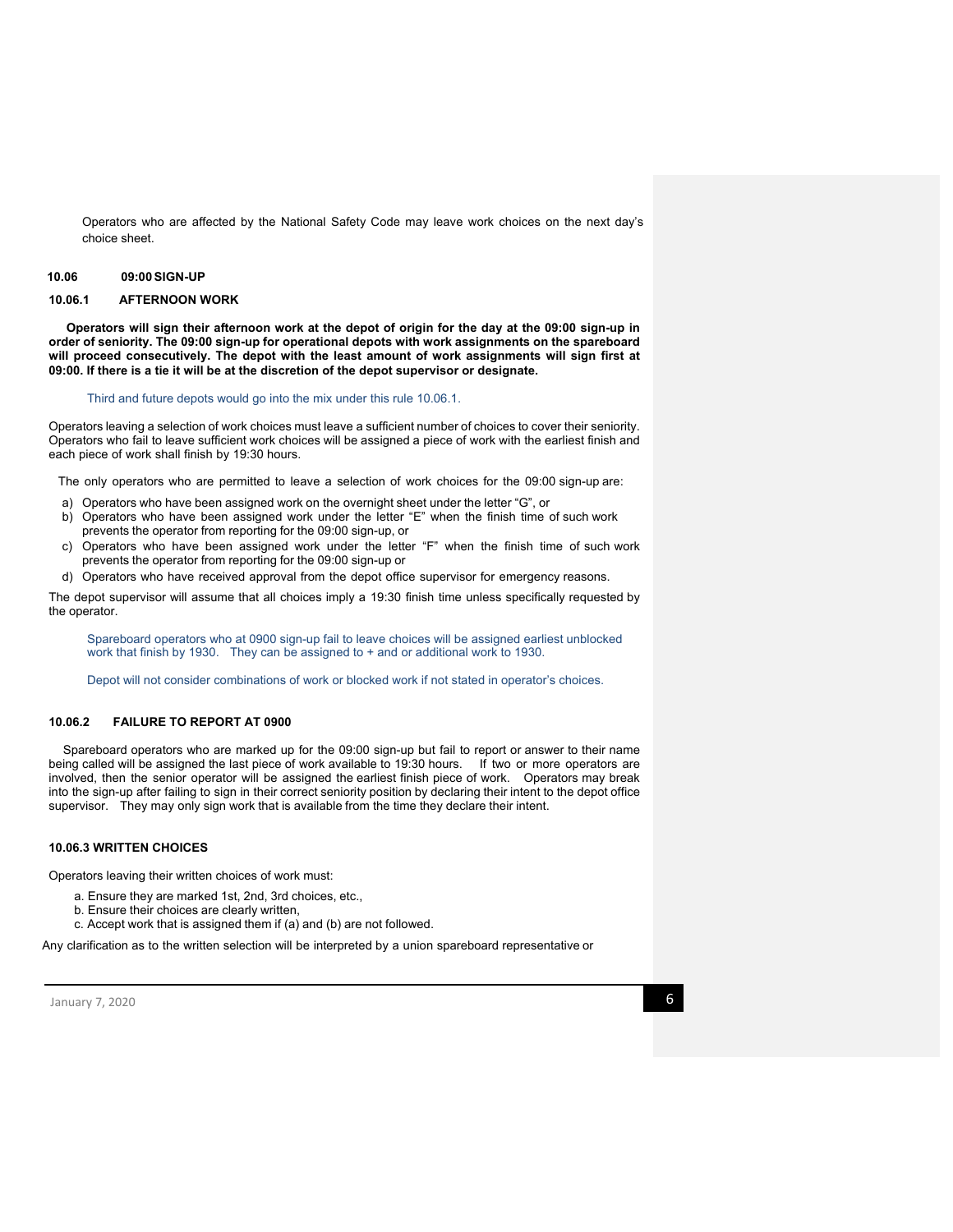designate when requested by the depot office supervisor or designate.

### **10.06.4 SHORTEST PIECE OF WORK**

The shortest piece(s) of work will be blocked for assignment to overtime operators and will not be unblocked unless the unblocking process complies with subsections O 10.06.5 & O 10.06.6.

Definition of (+) is defined as a piece of work that is compatible with at least one other piece of work and does not necessarily make an operators day.

If there is no operator for 0900 sign-ups there will be no (+) 's only (x)'s

Definition of (+x) is defined as a piece of work that extends past 1930 hours.

## **10.06.5 SIGNING BLOCKED WORK**

At 09:00: sign-up, operator's may

- a. sign 2 or more blocked pieces of work provided they receive  $\frac{8}{6}$  hours or more work for the day (5 hours on Sundays and Statutory Holidays), or
- b. split into a shift for a minimum of 2 hours plus sign one or more blocked, or unblocked, pieces of work provided they receive 8 hours or more work for the day (5h 20 m hours on Sundays and Statutory Holidays), or
- c. sign a blocked piece of work provided it makes their day.

(a) Operators at 0900 sign-ups may choose two pieces of blocked work that makes their day. Operator has worked STANDBY VTC 0504-0800 VTC = 2.56 h

 + Index 1006 Block 1111 VTC1000 - 1200 VTC = 2.00 h X Index 1405 Block 1026 VTC 1215 - 1600 VTC = 4.00 h Index 1112 Block1112 VTC 1300- 1800 VTC = 5.00 h Operator can take + and the X (blocked) to make day and pass on the unblocked 5.00 h

Listed below are examples of what an operator may or may not be eligible for work.

Operator working VTC 0615-0915 Douglas/Johnson

Work available This operator may take work commencing 0924 VTC and later

This operator may not take work prior to 0924 VTC due to the Travel Time

This operator may take work commencing 0924 DGJO no travel involved

Travel Time matrix must apply for eligibility of work choices

# **10.06.6 BLOCKED WORK REQUEST**

An operator may at 09:00 sign-up request a blocked piece of work providing that the paid time between all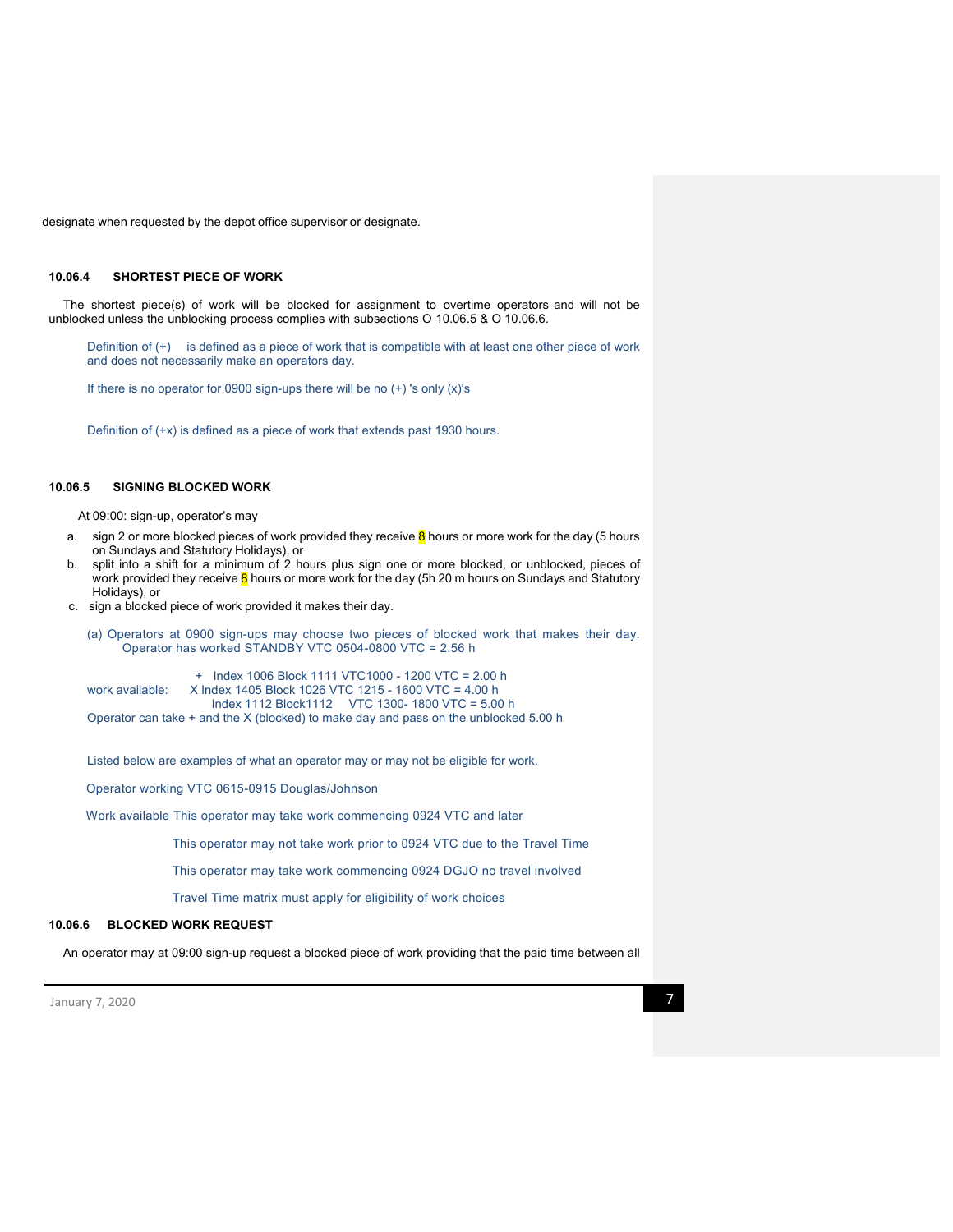unblocked pieces of work and the blocked piece of work being requested do not exceed 10 minutes.

Example: Index 2801 Block 2801 LTC 1700-1910 LTC pays 2.10 hours X Index 2803 Block 2803 LTC 1500-1700 LTC pays 2.00 hours X Index 2802 Block 2802 LTC 1500-1705 LTC pays 2.05 hours **X Index 2804 Block 2804 LTC 1500-1712 LTC pays 2.12 hours (cannot be moved**  minutes of the original piece moved)

2803 is "X" blocked as it is the shortest piece of work going to overtime. Spbd operator may Move the X blocked work to 2801 as there is only 10 minutes separating the two pieces. This way the operator can get off work 2 hours earlier with 2 hours pay. The X cannot be moved multiple times (creating domino effect) but can be moved to a second or third piece if it falls within the original 10 minutes.

## **10.06.7 REMAINING WORK**

Any work remaining at the 09:00 sign-up will be assigned to the junior operator who can complete the work without going into overtime. If all operators will go into overtime, it will be assigned to the junior operator who has not made his or her day.

Depot will assign additional / or remaining work after 0900 sign-up from the seniority list starting from the most junior operator upwards. If the mid-way seniority operator can do the work without going into overtime, they will receive the work prior to the forcing of a more junior operator who would be forced on the work and into overtime.

### **10.06.8 WORK AFTER SCHEDULED FINISH TIME**

All time worked after the scheduled finish time of a piece of work assigned to be completed prior to the 09:00 hours, will be applied to the operator's day provided the time is reported to the depot office prior to the start of the 09:00 sign-up.

Operators may submit time slip prior to 0900 sign-up which would be included in the total hours worked in the day.

### **10.06.9 NOT TO BE BUMPED**

An operator may not be bumped off work at the 09:00 sign-up by another operator or by the depot office supervisor or designate.

## **10.06.10 SPLITTING BLOCKS**

Spareboard blocks cannot be split except for sign-up relief or when, for any reason operators are forced into a block that will put them in excess of  $\overline{8}$  hours. The block shall be split at the nearest relief point to  $\overline{8}$ hours and provided that the leftover piece is a minimum of 2 hours.

Trippers can't be split, however operators can split them if they make their day and two hours is left over from a designated relief point of the tripper. The operator must declare their intentions at the time

 $\lambda$  January 7, 2020 **8**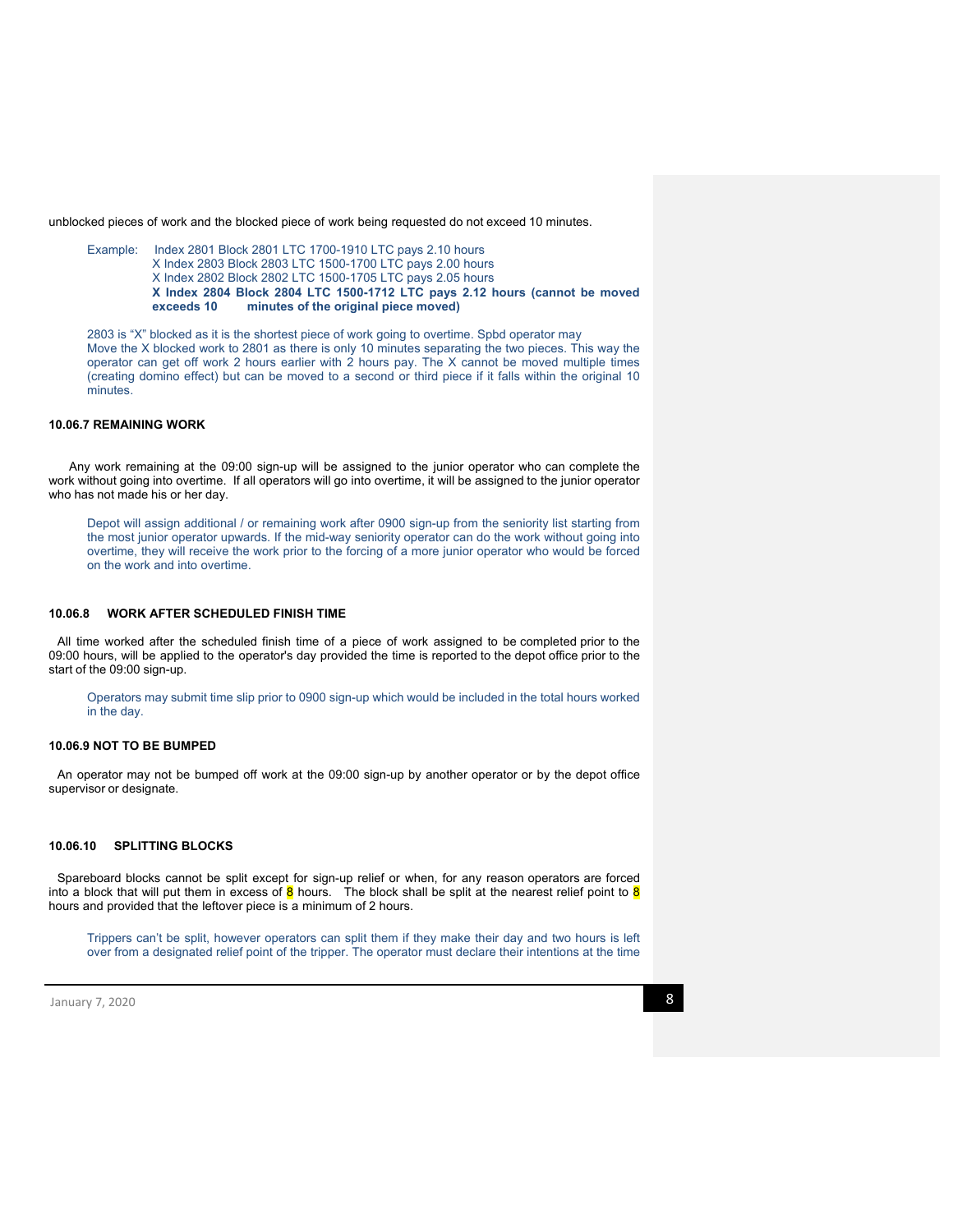#### they receive the work.

# **10.06.11 KNOWN WORK**

Known work that will continue past 19:30 hours  $(+\times)$  may be signed pursuant to "O"-10.11.1 over the guarantee. This provision applies to voluntary 3<sup>rd</sup> pieces of work only.

| Example: Operator worked: 0440-0800 standby | 3.20 hours           |
|---------------------------------------------|----------------------|
| worked 1400-1700 Index 1851 Block 1851      | 3.00 hours           |
|                                             | total = $6.20$ hours |

Operator can voluntarily take a piece of work 1720 -2020 for 3 .00 hours but cannot be forced on the work as it goes past 1930 hours.

Operator would be paid  $\overline{8}$  hours' straight time and 1 hour 20 minutes of overtime. If at 0900 sign-ups the operator chooses not to take this work and after 1700 depot asks him

to do the work operator would be paid the guarantee and then 3 hours' overtime.

# **10.06.12 S T AN D B Y S 0 9 0 0**

Standbys may be placed on the 09:00 sheet for selection by operators at the 09:00 signup and shall be subject to 19:30 qualifying time. Operators obtaining a standby under 10.06.12 must be available for a minimum of one (1) hour past the end of the standby and cannot bid for blocked work or additional work that starts prior to 19:30, until the completion of the standby. Operators are eligible to bid for additional work only after the standby is finished.

When accepting standby as above, Operators must have one hour of NSC room available.

Example: Operators on standby 1200-1600 cannot put their name down for overtime until 1600 as they don't know if work will come in prior to the finish of their standby.

#### **10.06.13 LONGEST PIECE OF WORK**

Spareboard operators, by their turn at the 09:00 signup, who are not able to show that they have signed on, and are safe on 8 hours work on any given day (5hrs 20 min. on Sundays and Statutory Holidays), must take the longest piece of work up to a day's work of  $8$  hours. In keeping with seniority privileges, an operator may pass down the longest piece of work in favor of taking the second longest or third longest, etc. as long as there are junior spareboard operators available who are not able to show that they have signed on, and are safe on  $8$  hours' work (5 hours 20 min on Sundays and Statutory Holidays).

Example I:

Operator 91000 can take a smaller piece of work as long as there is a junior operator available to take the longer piece of work

Example of not being able to pass a longer piece:

Operator 91000 am work was 0440-0800 standby Operator 92000 am work was 0445-0800 standby Operator 93000 am work was VTC 0700-1140 SNVE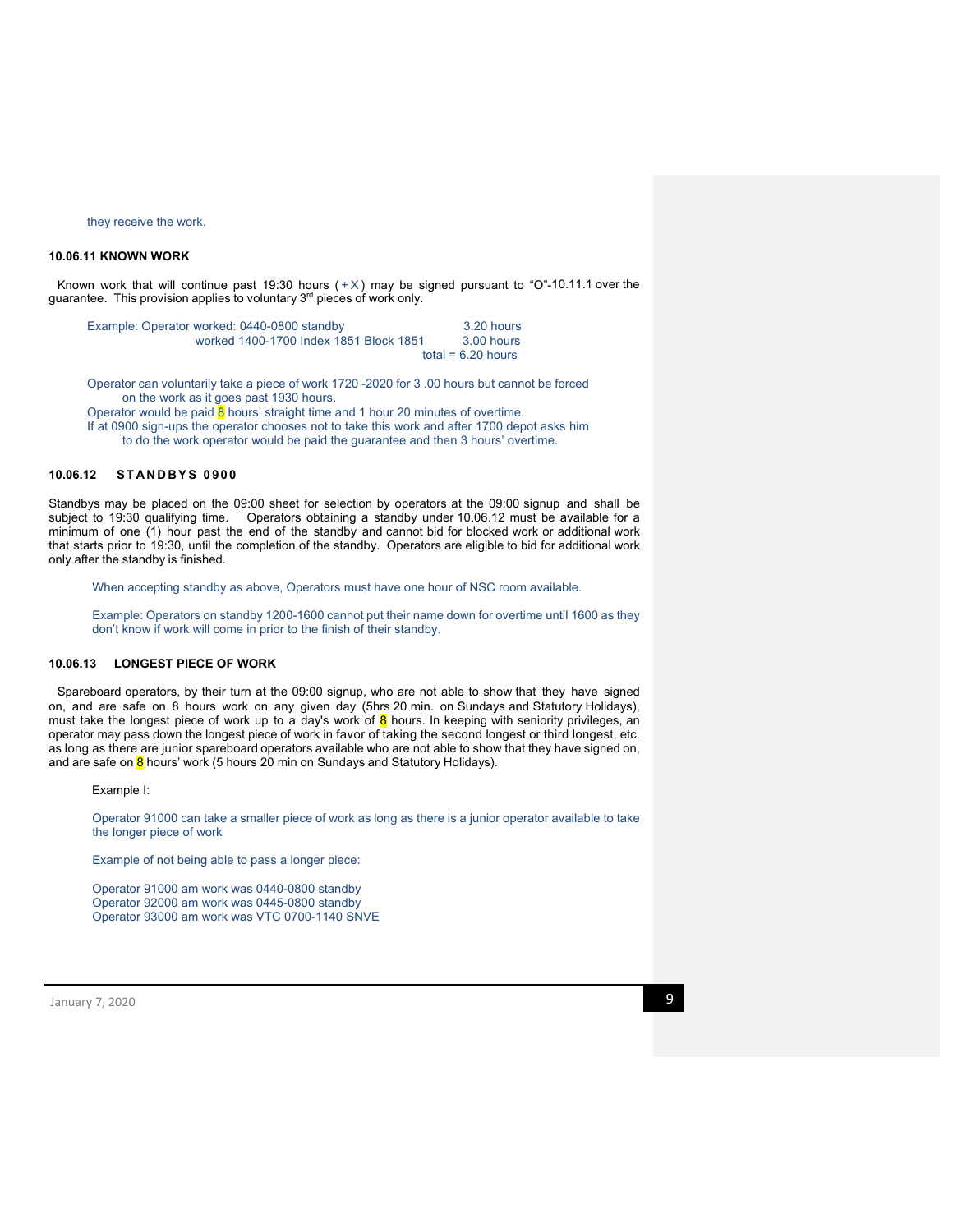1130-1600 standby 1200-1600 standby 1300-1600 standby

At 0900 sign-up operators 91000 took the 1300 standby and operator 92000 cannot pass signing the 1130 standby. The reason for this is that 92000 cannot show that there is a junior operator available to do the work.

| Example 2:<br><b>Early Rept</b> |       |           | 5:45 VTC             | 8:30 VTC   |  |
|---------------------------------|-------|-----------|----------------------|------------|--|
| 61066                           | 61067 |           | 10:39 VTC 13:51 DGFT |            |  |
| $61066^{\sim}1$                 | 61075 | 14:35 VTC |                      | 16:44 JODG |  |
| $X 61066^{\circ}2$              | 61075 | 16:44     | JODG 19:38 VTC       |            |  |

- Operator from Early report signing at 09:00 can choose 10:39‐ 13:51 did not make their day and in addition take 14:35 ‐16:44. The operator can put in for overtime 16:44‐ 19:38.
- The operator cannot take 16:44 19:38 and then the 10:44‐ 13:51 to make their day. Operator must take the work in consecutive order.

# **10.06.14 SPAREBOARD OPERATORS FORCED ONTO WORK**

If, at the 09:00 sign-up, operators are forced onto a piece of work that will put them in excess of 8 hours (5hr 20 mins on Sundays and Statutory Holidays), they will be relieved upon request at the relief point closest to the completion of  $8$  hours provided that the leftover piece is a minimum of 2 hours.

Operator forced on a piece of work 1400-1900 for 5hrs 20 mins but only needs 2 hours to make their day, can request a relief as long as there is 2 hours (not including travel time) left over. This must be declared by the operator at the time the work is assigned.

### **10.06.15 'S' WORK**

At 9:00 sign-up "S" work cannot be moved from one depot to the other.

Block 2801 LTC paddle cannot be moved to run out of VTC after the work has been put onto the spareboard sheet. However, the paddle could be renumbered to 1801 on other days and operated from VTC and shown this way when the spareboard sheet is created prior to 1300.

#### **10.07 13:15SIGN-UP**

#### **10.07.1 13:15 SIGN-UP**

The afternoon sign-up will be conducted at 13:15 hours. Daily work sheets from all depots and at all depots will be posted by 15:00 hours in a designated location for viewing with all available work shown, including standbys subject to additions and deletions. The work sheets will be posted from 04:50 hours until 13:00 hours.

At the 13:15 sign-up, spareboard operators will choose the next day's work from any operational depot in order of seniority. The depot chosen will be the depot of origin for the day.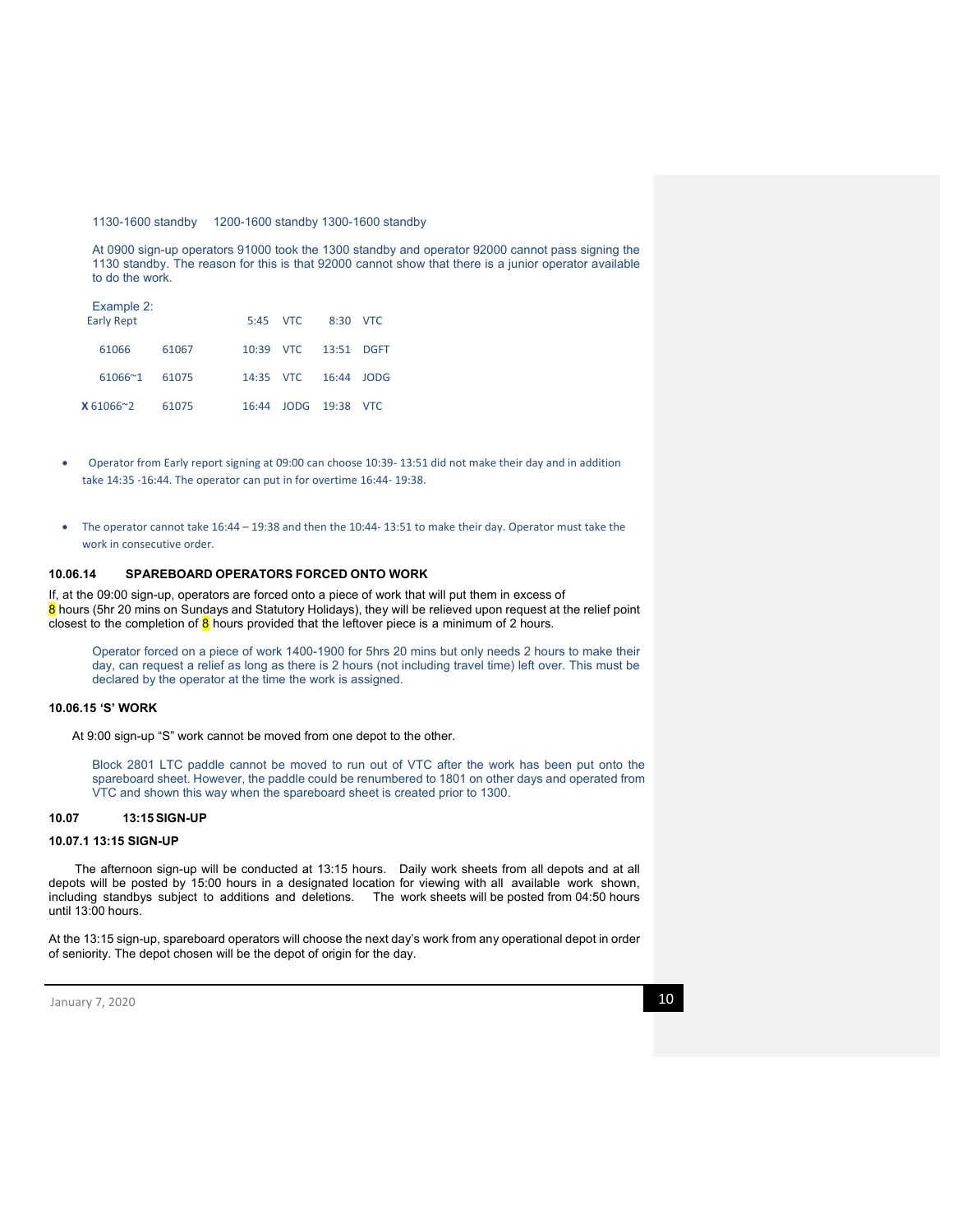### **10.07.2 OVERNIGHT SHEET**

At 13:00 the official overnight sheet will be made up in preparation for signing at 13:15 hours.

From 1300-1315 the depot completes the final adjustments to the spareboard sheet.

Note: The "official" overnight sheet will include all additions, deletions, and revisions and will be considered binding.

At 13:15 sign up "S" work may be placed at any depot at the discretion of the depot supervisor or designate.

#### **10.07.3 CHOICES**

Operators may choose work for the 13:15 sign-up in the following ways:

- a. Show up at 13:15 hours and choose work within seniority;
- b. Leave a choice on sheets provided, based on available information from the worksheet, choices cannot be left by telephone;
- c. by depot phone, fax or e-mail
- d. If options (a). (b) or (c). are not exercised, the operator's permanent letter choice will be used by the depot office supervisor or designate.

For option (a) or (c depot phone) Operators must remain in the vicinity of sign-up area or phone to pick their work.

Depot is not responsible to find the operator in the building or yard.

 If an operator reports to dispatch that he will be present for the sign-up in person or from another depot by phone and is missed when his turn comes up and the omission is discovered during or after the sign-up, the following steps will be followed:

- 1. If possible, the Depot Supervisor or designate will restart the sign-up from the point of the omission.
- 2. If the above is not possible, the operator will be asked to choose his work -If the work is open, he will be assigned his choice

-If the work has been assigned to a junior operator, the missed operator will be deemed SIE (signed in error) and stand by as per "O" 10.09.1

# **10.07.4 LETTER CHOICES AND WORK ALLOCATION**

All operators must submit all letter choices. Work on the overnight sheet will be allocated by the depot office supervisor or designate in order of seniority and in accordance with each spareboard operator's written statement of preference using the letter system outlined in O10.07.6.

## Example:

Eligible choices: VTC A, LTC B + LTC OT, VTC C + VTC OT, LTC G

Ineligible choices: LTC B + **VTC OT**, VTC C + **LTC OT**   $LTC B + OT$  (no route 6) Same finish time as driver ahead of me as we car pool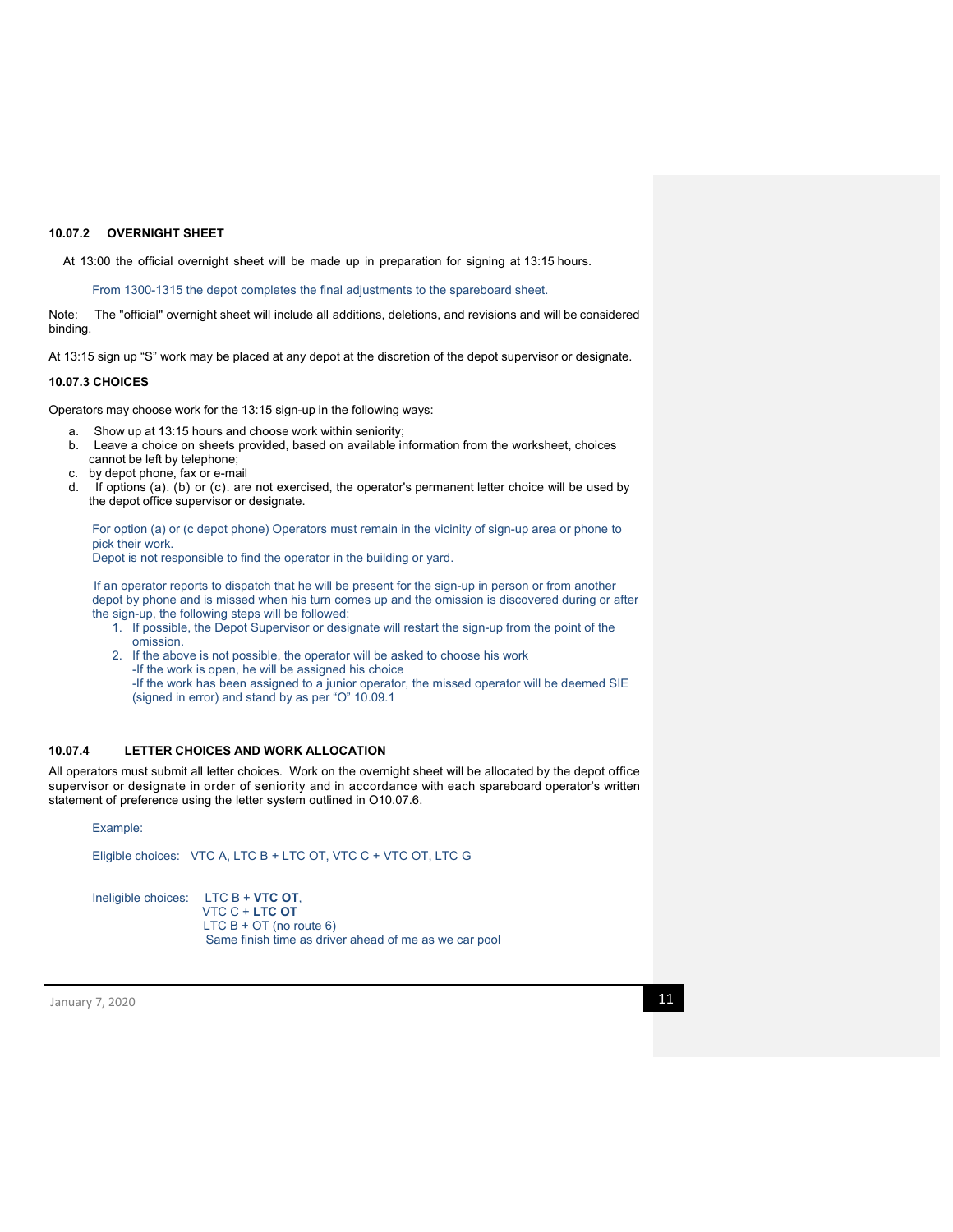A separate set of letters may be submitted for Saturday, Sunday and statutory holiday work only.

If operators do not fulfill their obligation for submitting all their letters for weekday, weekends (Saturday and Sunday) and statutory holidays, the depot office supervisor will assign work pursuant to generic letter choices as follows: A, B, F, G, C, E, J, D, H, I, K. Operators will be permitted to submit sufficient letters for the next overnight sign-up.

Identical work with same finish time and no choices left by operator the default depot of choice will be VTC. 1. **VTC 0500-0800** 2. LTC 0500-0800 (default choice 1. bolded)

Note: "K" letter choice will be assigned full index first, see Definitions of "K" "O"10.07.6

#### **10.07.5 LETTER CHOICE SHEETS**

At the beginning of each sign-up, spareboard operators will submit their letter choices to the depot office supervisor, or designate, which will indicate their preferences before going to the spareboard. A spareboard operator on vacation or sick leave may submit a choice of letters on return.

# **10.07.6 LETTER CHOICE DEFINITIONS**

The order of preference for work on the overnight sign-up will be selected from the following letter choice definitions. Longest piece of work to senior operator. Work will be allocated: senior operator - 1st letter choice available, 2nd choice, etc., No. 2 operator - 1st choice, 2nd choice, etc., until the last operator.

- "A" Day Run (earliest finish to senior operator) finishing at or before 15:30.
- "B" Day Run (earliest finish to senior operator) finishing at or before 18:30.
- "C" Early Night Run finishing at or before 20:30.
- "D" Night Run (earliest finish to senior operator)
- "E" Early Report Early report operators cannot be "bumped" off work signed during their report time. When two or more operators are signed-in on early report, a senior operator may exercise seniority to pass down work to a junior operator providing that the start time of the work to be passed down is within the junior operator's early report time.
- "F" Early Overloads, Specials or Charters finishing at or before 09:00.
- "G" Early Overloads, Specials or Charters finishing after 09:00. (Depot office supervisor or designate must be notified by note or telephone of choice for 09:00 sign-up.)
- "H" Special Event Charter or Specials of six and one-half (6.5) hours or more. (Earliest finish to senior operator).
- "I" 09:00 Report subject to work starting at or after 09:00 hours. This choice to be used by operators affected by the NSC only.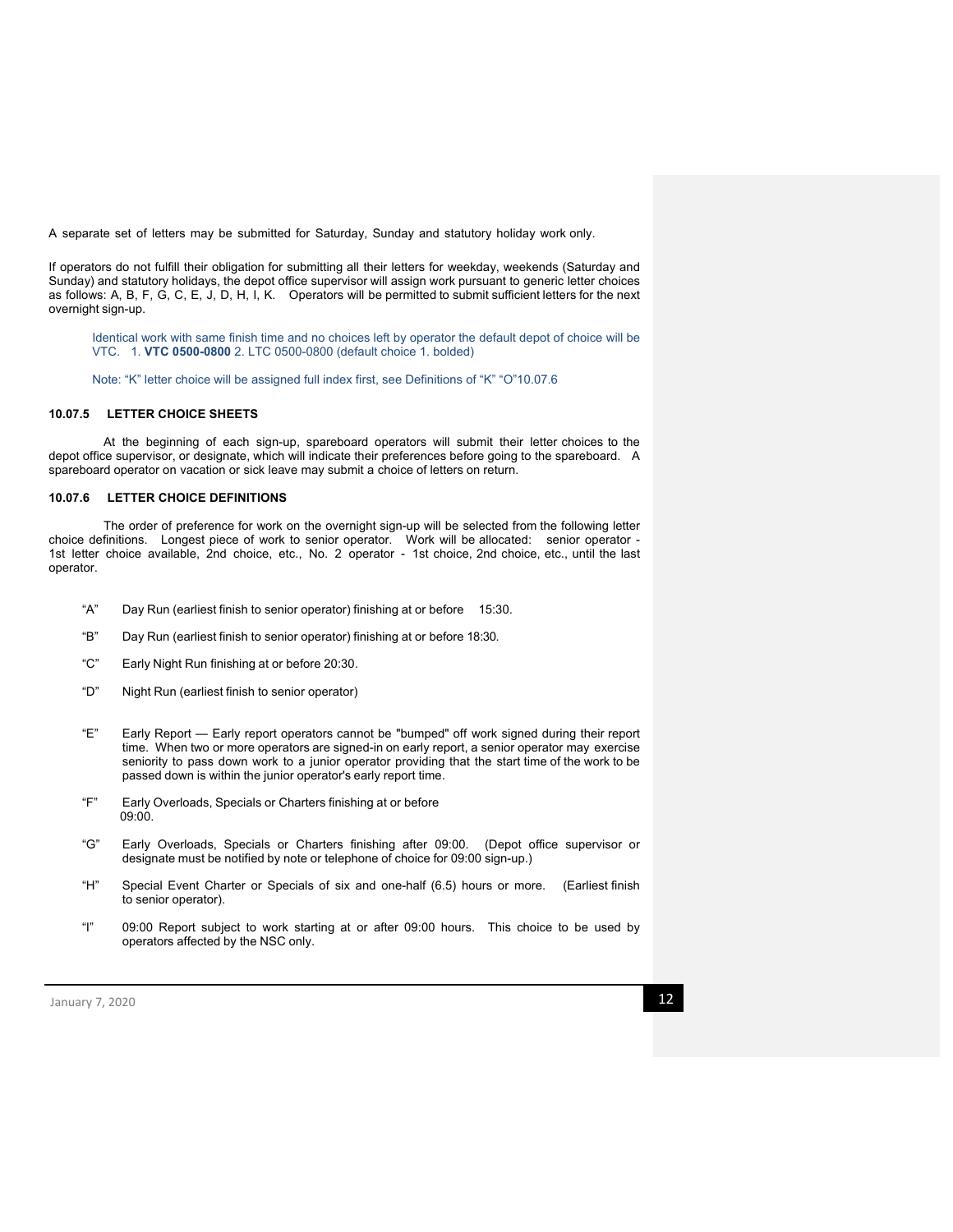"J" PM Report/Late Night Standbys subject to staffing requirements. The depot office supervisor will endeavor, when possible, to have this work assigned as a straight through piece of work.

An Operator assigned a "J" will only be eligible to obtain work the next day that starts at least 8 hours after the end of the latest finishing index.

"K" i) As Directed work is work that does not involve an "index" or "paddled work" and has a fixed start and an approximate finish time and not to exceed (30) minutes past the posted time on the sheet. ("O"3.03.4c will apply at the end of the thirty (30) minutes).

ii) A "K" that is a full index with the earliest finish shall go to the senior Operator. A "K" of less than a full index shall be assigned with the longest piece going to the senior Operator.

iii) Operators signed onto a "K" are eligible to sign for work starting at the finishing time shown on the sheet.

iv) As Directed work is designed to augment scheduled service. Seniority or pass up provisions do not apply.

"K" work, may be added to the spareboard sheet and made available in seniority to Operator's PM standby, provided the "K" extends demonstrably past the finish time of the standby;

E.g. 0445-0800 standby K 0500-1100, 0600-1000 or 0700-0900 and meets the criteria 0500-0900 K assigned to standby does not meet the criteria

CWW Compressed Work Week — CWW may be added as a prefix to any of the above compatible letter choices.

LS to be used anywhere to indicate latest start. EF to be used to indicate earliest finish.

LTC or VTC to indicate start location.

AOD-Reference to any potential new depot.

E- F -G choices will be assigned longest piece first.

### **10.07.7 ORDER OF PREFERENCE**

The order of preference will be in force until changed by the operator and may be changed at the request of the operator on twenty-four (24) hours' notice not more than once every 7 days.

# **10.07.8 OVERTIME WORK INDICATION**

The depot office supervisor or designate will assume operators do not want overtime unless they indicate on the overnight sheet or by letter choice (e.g. A, B+OT, C+OT, CWW, etc.) It is the responsibility of the operator to ensure overtime assignments are in keeping with the National Safety Code.

Operators must request overtime in their choices if wanting overtime

### **10.07.9 OPERATORS'S RESPONSIBILITY**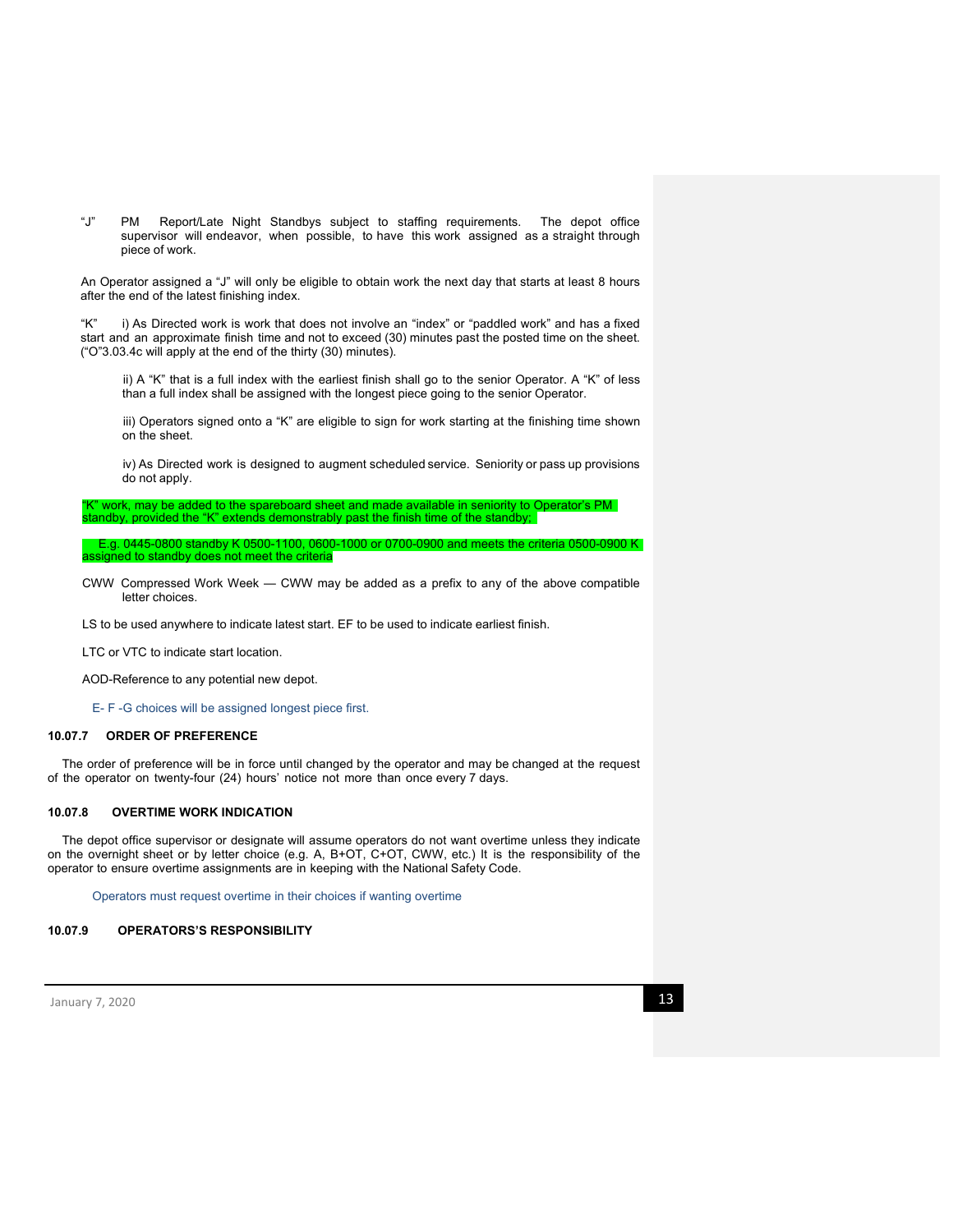It is the responsibility of operators to ascertain from the overnight sheet the duties that have been assigned to them. For the benefit of operators returning from late duties, when the depot office is closed, the overnight sheet will be posted in the side window of the depot office. Operators who do not finish at their depot of origin for the day will be able to phone the depot for the next day's assignment, start and finish times and start and finish location(s). The depot office supervisor or designate will from time to time post the times during which these operators can call the depot office. An operator may request a repeat of detailed information or to read back detailed information to ensure it is correct.

Overnight assignments are not given over the radio

#### **10.07.10 ALL OTHER WORK**

All other work on hand will be selected by seniority at 09:00 sign-up at their depot of origin for that day.

#### **10.07.11 MORE OPERATORS THAN WORK 8**

When there are more operators than work at the overnight assignment, surplus spareboard operators will be assigned either an AM or PM standby at the 13:15 sign up, by seniority choice.

During the standby portion of any assignment, Operators will accept or pass work in order of seniority, the Standby Operator will be assigned work from the sheet and will standby at the depot.

No work will be assigned to a spareboard operator (including standby operator) outside their depot or origin for that day other than voluntary overtime.

EXCEPTION: When standbys are exhausted at one depot and there are standbys available at an alternate depot, the depot supervisor or alternate may run work from one depot out of the alternate depot as overtime. Pass up provisions will apply. When this occurs, the operator will be paid according to the following formula: Total time assigned at depot of origin would be added first including the daily guarantee. At the end of that line, overlapping time from the other depot would be added first following by non-overlapping time at the other depot.

LTC J-Man 1600 - 2400 who is required to work:

VTC paddle 2000-2400 would get paid  $8$  hours for standby and then 4 hours' overtime VTC paddle 2100-2200 would get paid  $\frac{8}{5}$  hours for standby and 1-hour overtime

There is no two-hour minimum for standbys completing work

Seniority during standby is exercised in the order in which it was obtained.

AM standbys will take their place in seniority for accepting and passing work

Example: 92009 on overtime as E 93333 on E 96666 on E

92009 would take the position of being the junior standby due to being on overtime.

Example of standby eligible for work:

1130 – 1600 standby will be eligible to start work that comes in with a start at 1604 Douglas/Fort as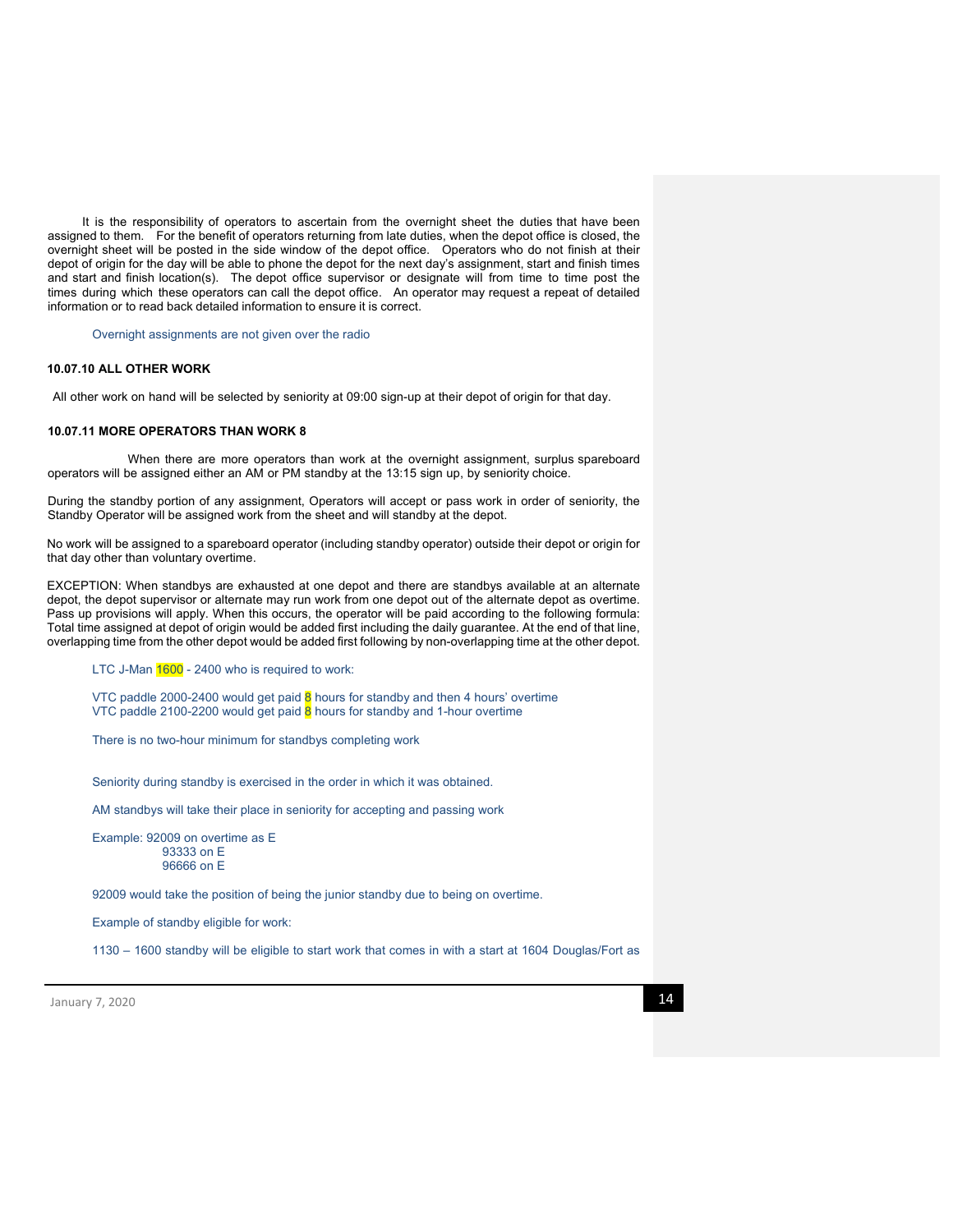the work is assigned before the 1600 J-Man because of the travel time involved. The work would be split off for the J-man at the earliest relief point (does not have to be given as a two-hour minimum for the standby.)

**For assignment purposes, Operators on AM or PM Standby, will not be eligible to go out on work that starts within one hour after the completion of their standby unless the assignment time falls within the standby time when the Travel Matrix is taken into account (refer to Travel Time Matrix).** 

**Examples of Standby not eligible for assignment:** 

# **Example 1: Block 2068 start DGKN 08.45**

**LTC Stby operator 04:35 to 08:00 is not eligible until 08:00 because Travel Time Matrix requirement is 38 minutes.** 

#### **Example 2: Block 1073 start FTDG 08:30**

**VTC Stby operator 04:35 to 08:00 is not eligible until 08:00 because the Travel Time Matrix requirement is 11 minutes.** 

**Examples of Standby eligible for assignment:** 

## **Example 1: Block 2075 start FTDG 08:30**

 **LTC Stby operator 04:35 to 08:00 is eligible as the assignment time is 07:49 because the Travel Time Matrix requirement is 41 minutes.** 

## **Example 2: Block 1063 start DGFT 08:10**

 **VTC Stby operator 04:35 to 08:00 is eligible as the assignment time is 07:59 because the Travel Time Matrix requirement is 11 minutes.** 

# PM STANDBY:

- a. A PM standby will be a straight shift of  $\frac{8}{6}$  hours (5 hours  $\frac{20}{6}$  mins on Sundays and Statutory Holidays) and may include a tripper.
- b. During the standby portion of the shift, the operators will complete any work they are assigned that may continue beyond the end of the shift.

#### Exception:

A junior J-Man called in for overtime prior to the commencing standby and there is an overlap into their standby time. The senior J-Man is forced onto a piece of work prior to the junior J-man returning to depot after completing their overtime assignment. The senior J-Man forced on work may pass work to the junior J-Man and be relieved at the earliest relief point available. This will enable a senior standby to retain their seniority for passing and accepting work.

- c. Overtime will commence after  $8$  hours of work.
- d. Operators assigned to the PM standby will not be required at the 9:00 sign-up.

When accepting standby work as above Operators must have 1 (one) hour of NSC room available.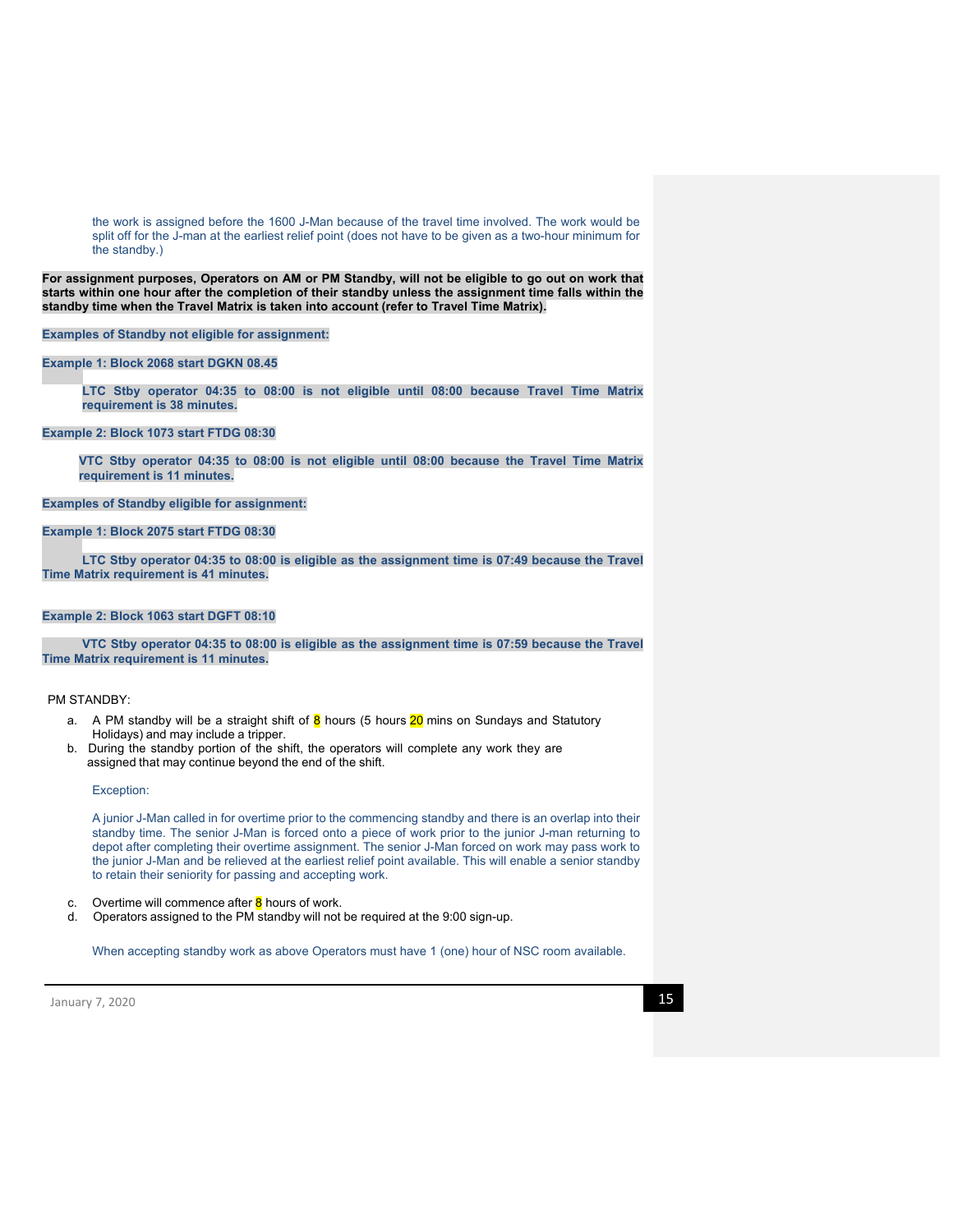PM standbys include those that are obtained at the 0900 sign-up and are less than  $\overline{8}$  hours. Operators will insure they have 1 (one) hour NSC room available.

Example: 1130-1600 standby = 4.5 hours NSC room must have 5.5 hours of available time. Standby with 119.1 hours on their NSC cannot obtain the standby. Similarly, 13.1 for the day cannot obtain the standby.

AM STANDBY:

a. An AM standby is an early report that may be less than  $\frac{8}{9}$  hours and may include a tripper.

Example: 3 standbys 0440-0800, 0445-0800, 0504-0800

Work comes in for 0820 Douglas at Fort start time

Work that starts within 1 hour of the end of a stand-by, will be covered by depot as follows:

**Assign to Operator when the start time plus the travel time (refer to Travel Matrix) falls within the Operators standby time.** 

If the Standby Operators are not eligible, the depot can cover the work in the following 2 ways:

- 1. Depot can hold work until end of standby, when standby becomes eligible
- 2. Assign to overtime, when there are no standbys or operator finishing "F" work that can do the work. The over-time, can be assigned 1 hour prior to starting.

AM/PM standbys accepting work when there is a sleeper have the option of taking another shift if the sleeper operator reports for their work within 14 minutes of their sign-in time.

Example: Sleeper at 0630 and 0440 early report takes work and commences pre-tripping of bus.

 Sleeper arrives at 0642 and gets their shift the 0440 standby can bid on another shift that came in during this 14 minutes.

# **10.07.12 DEPOT SELECTION**

a. At 13:15 signup, operators who have elected VTC Depot as their depot of origin for that day, and have signed for a standby cannot sign any other work that starts within one hour of their signed for standby finish time. This one-hour availability also applies to VTC Operators who are signed on a regular index and obtains an early standby (E) under O 10.11.1.

 When accepting standby work under this clause the Operator must have 1 (one) hour of NSC room available.

b. At 13:15 sign up, operators who have elected LTC as their depot of origin for that day, and have signed for a standby cannot sign for any other work that starts within one and a half (1  $\frac{1}{2}$ ) hours of the

 $\mu$  January 7, 2020 **16**  $\mu$  **16**  $\mu$  **16**  $\mu$  **16**  $\mu$  **16**  $\mu$  **16**  $\mu$  **16**  $\mu$  **16**  $\mu$  **16**  $\mu$  **16**  $\mu$  **16**  $\mu$  **16**  $\mu$  **16**  $\mu$  **16**  $\mu$  **16**  $\mu$  **16**  $\mu$  **16**  $\mu$  **16**  $\mu$  **16**  $\mu$  **16**  $\mu$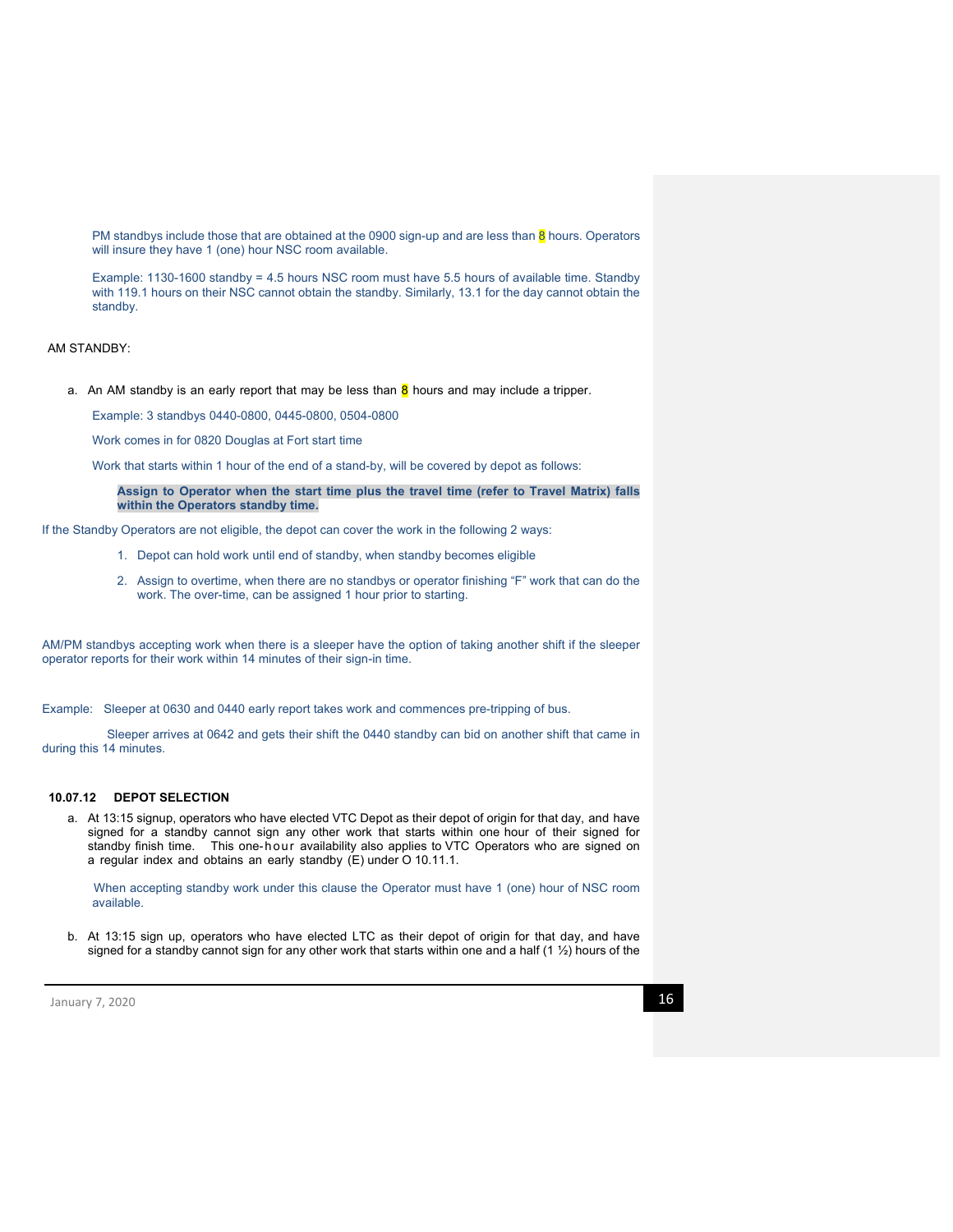signed for standby finish time. This one and a half (1 1/2) hour availability also applies to LTC operators who are signed on a regular index and obtains an early standby (E) under O 10.11.1.

When accepting standby work under this clause the Operator must have 1.5 (one and a half) hours of NSC room available.

c. At 13:15 signup any operator who obtains an early standby (E) under O 10.11.1 at the other depot will be subject to the one and a half  $(1 \frac{1}{2})$  hour availability between the end of the standby finish time and the work they have signed for that day.

When accepting standby work under this clause the Operator must have 1.5 (one and a half) hours NSC room available.

d. Operators on early standby (E) cannot bid for additional work until the completion of the standby.

#### **10.07.13 RECORD OF OPEN WORK**

A record of open spareboard work will be available at all depots for operators' inspection. A copy will be faxed on request to Operators at a depot. A record of completed assignments for the day will be made available to the union.

The depot will have the current work available for 1315 sign-up at all operating depots.

## **10.08 GENERAL RULES**

#### **10.08.1 TRAVEL TIME**

All travel time will be shown on the sheet and included in the indicated paid time towards the operator's daily guarantee.

#### **10.08.2 PAID STRAIGHT THROUGH**

Two pieces of work will be considered as a single piece of work and will be paid straight through when they are separated by 15 minutes or less.

Depot can put 2 pieces together with more than 15 minutes spread-time and pay straight through Example: Sign-up reliefs that are more than 15 minutes apart however this gets paid straight through for 2 hours.

Ind. 1012 Block 1012 GORB 1000-1040 GRGA Ind. 1022 Block 1022 BYGV 1100- 1130 DGBY THIS WILL PAY 2 HOURS

The depot will show paid straight through (PST) on the spareboard sheet for the second piece of work which indicates the work will be paid straight through.

Example: Operator finishes an index at 1400 Douglas/Summit and picks up an overtime piece of work starting at 1410 VTC. The depot will put paid straight through (PST) 10 minutes beside the overtime work.

# **10.08.3 NO EARLY REPORT OPERTORS**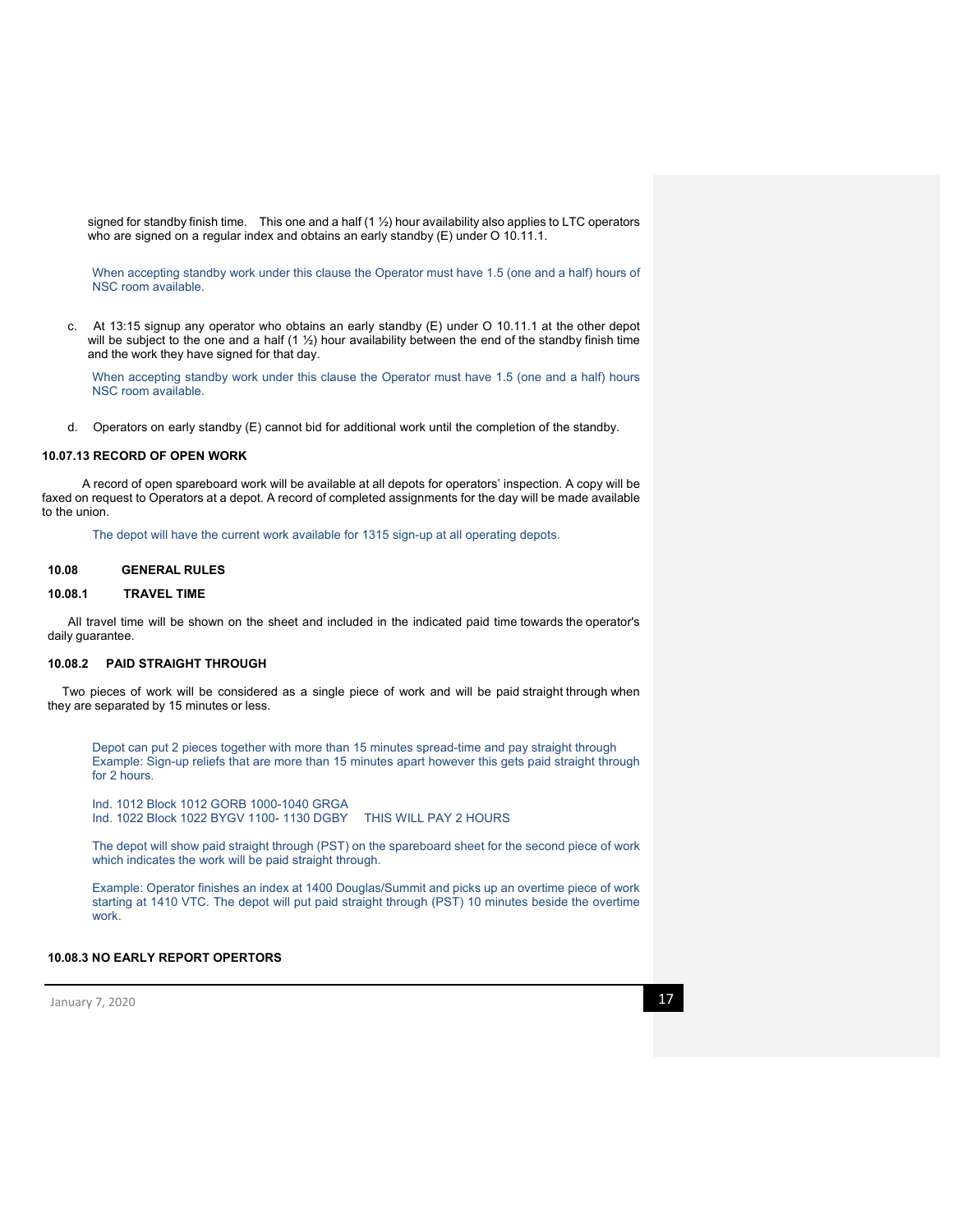Where there are no early report operators left, the first available spareboard operators (within seniority) have the option of taking a longer piece of work, subject to the depot office determining essential run coverage. They may be bumped and should leave a choice for PM work. The above rule is applicable only if an operator has not been called in to start the work.

Example: Spareboard operator on "F" or "G" can go onto a full shift if depot declares the shift essential. The operator would have to leave choices for 0900 sign-ups in case they are bumped off the balance of the shift by a senior spareboard operator at 0900.

# **10.08.4 NOT TO BE BUMPED**

An operator may not be bumped off or cut off work obtained during standby.

Early morning standbys cannot be cutoff/bumped off the work they receive on the E by depot or other operators.

Exception: Work that comes during the early morning standby that goes past 1930 must be split prior to assignment to the standbys. E.g. compressed shift /special cat.

Afternoon and PM STANDBY: All work can be pre-cut by depot prior to going to standbys for their choosing. This includes when there are multiple standbys in the afternoon depot can split the work prior to putting onto the spareboard sheet.

1000-1400 standby 1130-1600 standby 1200-1600 standby

Work comes in after 0900 sign-up starting 1100-1900, depot can split the work for the standbys at the earliest relief point after 1400 and the 1000 standby operator must come off the work. This rule applies for work coming in after 0900 sign-ups. The 1000 standby cannot claim additional work even if they do not have their day  $\frac{8}{9}$  hours if there are other standbys available:

#### 2nd

Example: 1200-1600 standby gets work at DSKN 1230 to 1609 DSKN the J-Man 1600-2330 will then take over DSKN 1609 – 1900 VTC.

### **10.08.5 LESS THAN A FULL DAY**

Spareboard operators who do not have 8 hours work for the day must report to the depot office in person or by telephone after completing each duty to find out if further work is available.

### **10.08.6 COMMITMENT TO WORK**

It is understood that once operators accept a piece of work, they are committed to work it.

This includes operators accepting overtime, they are committed to work it as they received this by exercising their seniority.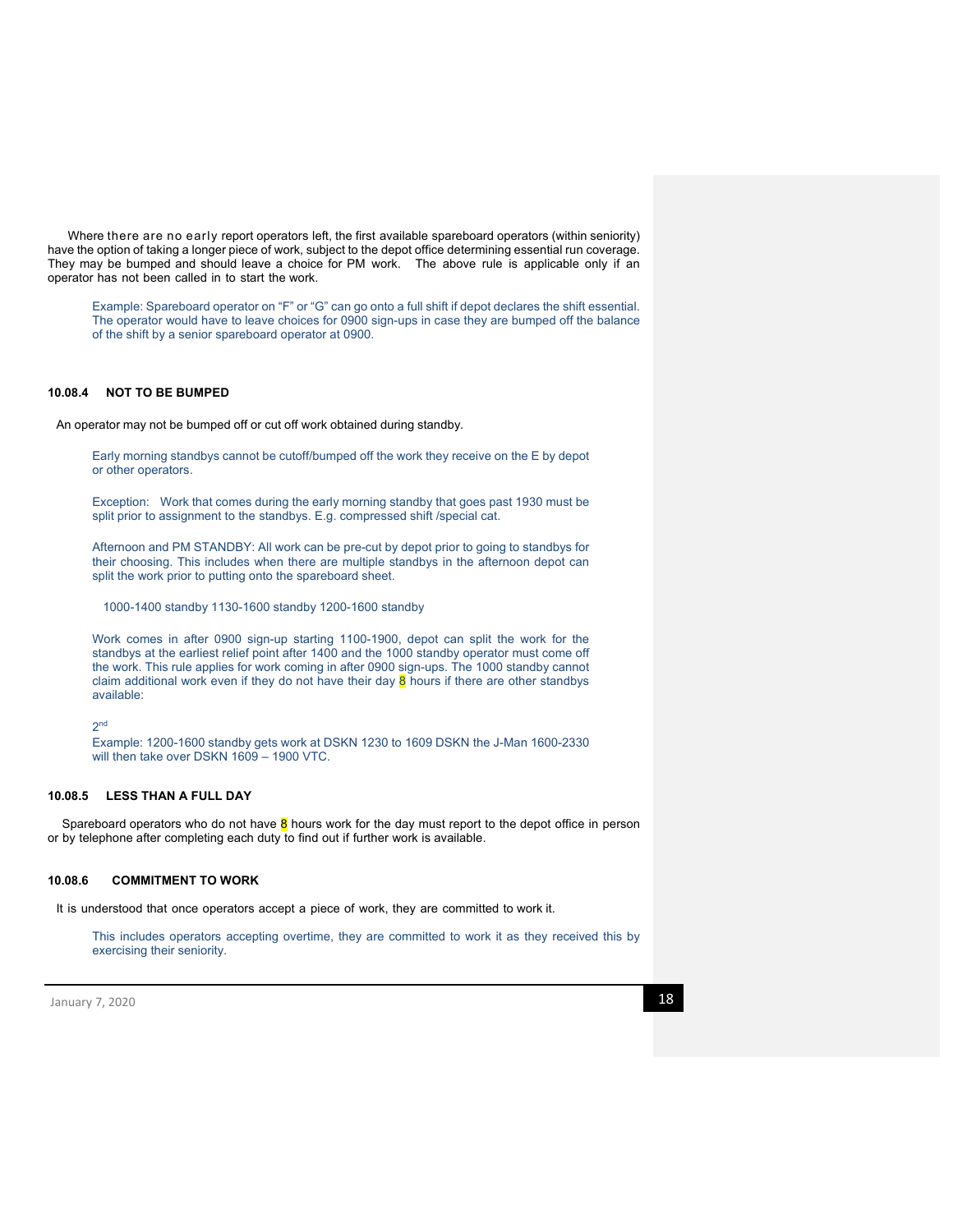### **10.08.7 CANCELLATION OF WORK**

All work is subject to cancellation. Should a piece of work be cancelled and the operator signed on that work is contacted prior to the report time, no time will be paid. Should a piece of work be cancelled and the operator is not contacted prior to report time, then 2 hours at the operator's straight time rate will be paid. An operator whose work has been cancelled may be assigned alternate work finishing on or before 19:30 hours.

#### **10.08.8 SICKNESS**

In case of sickness or serious illness, the depot office supervisor or designate will use his or her own judgment in allocating work. However, when a shift is started by an operator, he or she may be relieved or bumped off it by a spareboard operator after 2 hours, providing a minimum of 2 hours is left for the spareboard operator to claim.

Exception: Work covered by standby is paid for work done only and not 2-hour min.

## **10.08.9 WORK OBTAINED FROM EARLY STANDBY**

Operators who obtain work from an early standby may request, prior to the 09:00 sign-up to be relieved at the closest relief point to 8 hours (5 hours 20 mins on Sundays and statutory holidays) provided that the leftover piece is a minimum of 2 hours.

Standby Operator assigned work must declare prior to 0900 sign-up or preferably when getting shift that they want to be relieved off the shift after completing  $\overline{8}$  hours and as long as 2 hours remains of the shift.

#### **10.08.10 SLEEPER RELIEF**

A sleeper can be relieved (bumped) off any work after completing 2 hours either by a spareboard operator or standby operator, if available. This applies to indexes only, not "S" work.

Sleeper assigned "S" work cannot be bumped off this work.

### **10.08.11 MINIMUM PAY**

All work on the spareboard will pay a minimum of 2 hours.

Work that is less than 2 hours must be projected for the full 2 hours.

Definition of projection:

When a piece of work is less than 2 hours it will project the full 2 hours. An operator signing it is not eligible for additional work until the end of the 2 hours.

Exception: when standbys are doing work there is no 2-hour minimum

## **10.08.12 OVERTIME**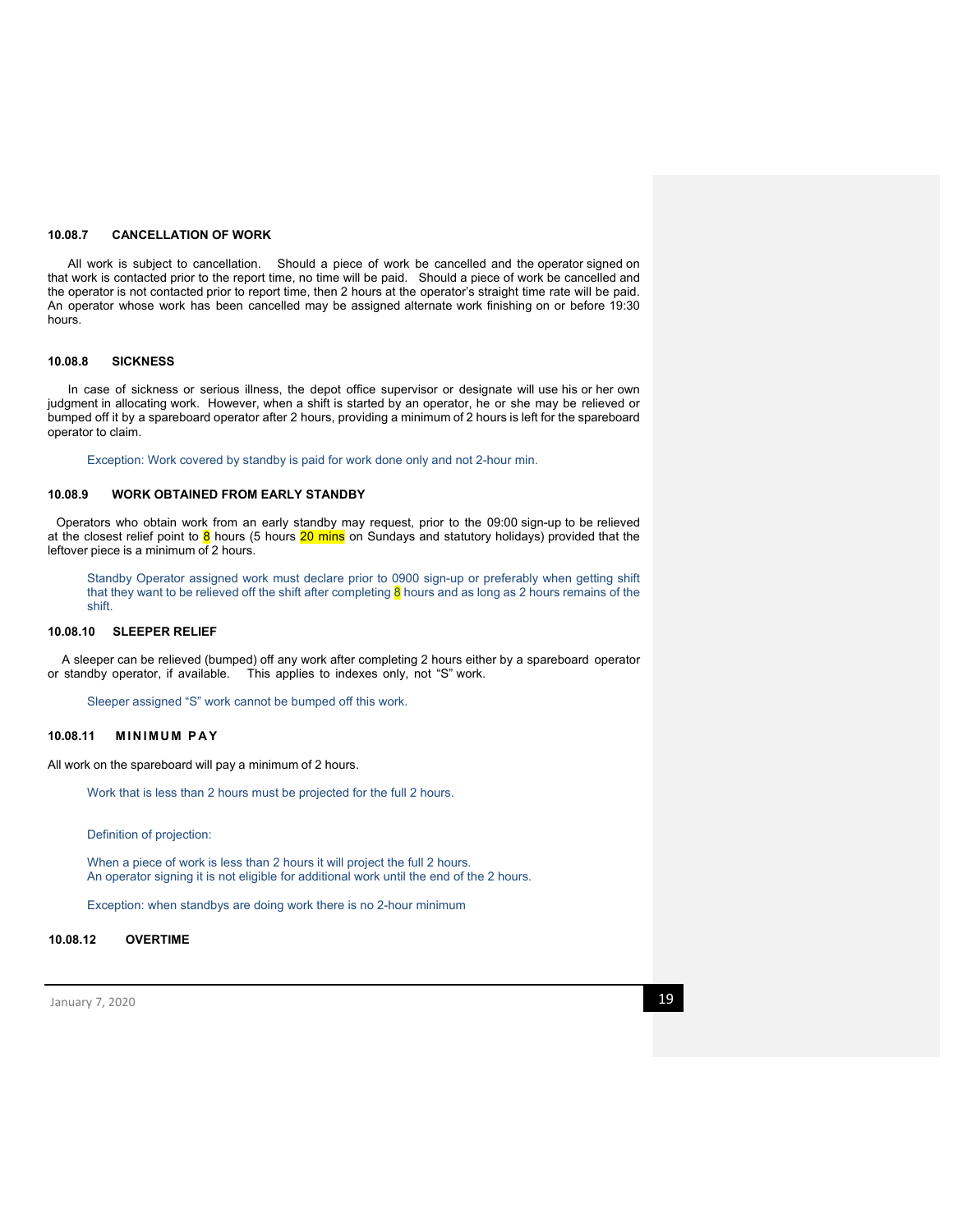| This applies to a) and b)                                                                                 |  |
|-----------------------------------------------------------------------------------------------------------|--|
| Seniority during a standby on overtime is exercised the order in which it was obtained at 1315 sign-up or |  |
| thereafter. EG.                                                                                           |  |
| 1. 0439 STBY taken working day spareboard operator not on overtime                                        |  |
| 2. 1315 sign-up 0445 standby picked by volunteer on day off operator. (on OT)                             |  |
| 3. Cold calling - working day junior operator volunteers. (on OT)                                         |  |

4. All call made- senior operator working volunteers. (on OT)

would be the order of assignment for am standbys and work selections regardless of seniority numl

a) Regular Working Day – Standby on Overtime

When an operator is working overtime on an AM standby, work will be placed on the sheet as is and the operator may split the work at the natural break or at a relief point provided it leaves a minimum of 2 hours.

When an operator is working overtime on an AM standby and there are operators reporting at the 09:00 sign up that can do work at straight time, the Depot will split the work.

Depot will split the work prior to putting onto the spareboard sheet indicating there is an operator to perform the work at straight time.

1 standby not overtime 0440

2 standbys on overtime 0445 and 0504

No operators for 0900 sign-up

- 1) 3 full indexes come in all the work will be left whole, operators on overtime will cut work even if the 0440 passes the first two indexes. As the 0440 standby is committed to the last index.
- 2) 2 full indexes and the 0440 standby passes on the first shift, depot will cut that index closest relief after 0900 as there is a person (0440 standby) for 0900 sign-ups.
- 3) 2 full indexes and the 0440 standby passes on both shifts, depot will cut both indexes at the closest relief after 0900 as there is a person (0440 standby) for 0900 sign-ups.

### **b) Day Off – Standby on Overtime**

When the operator is on an AM standby working overtime, the depot will split the work at a relief point at the earliest possible time after 09:00 provided it leaves a minimum of 2 hours.

10.08.11 and 10.08.12 notwithstanding, an operator on standby will not be relieved prior to the end of the original standby time, even if it does not leave 2 hours.

Pass up provision will apply at all times. An exception can be made when there is not a relief point compatible with the Operators later assignment and/or there is a conflict with NSC rules.

10.08.11

**10.09 WORK SIGNED IN ERROR**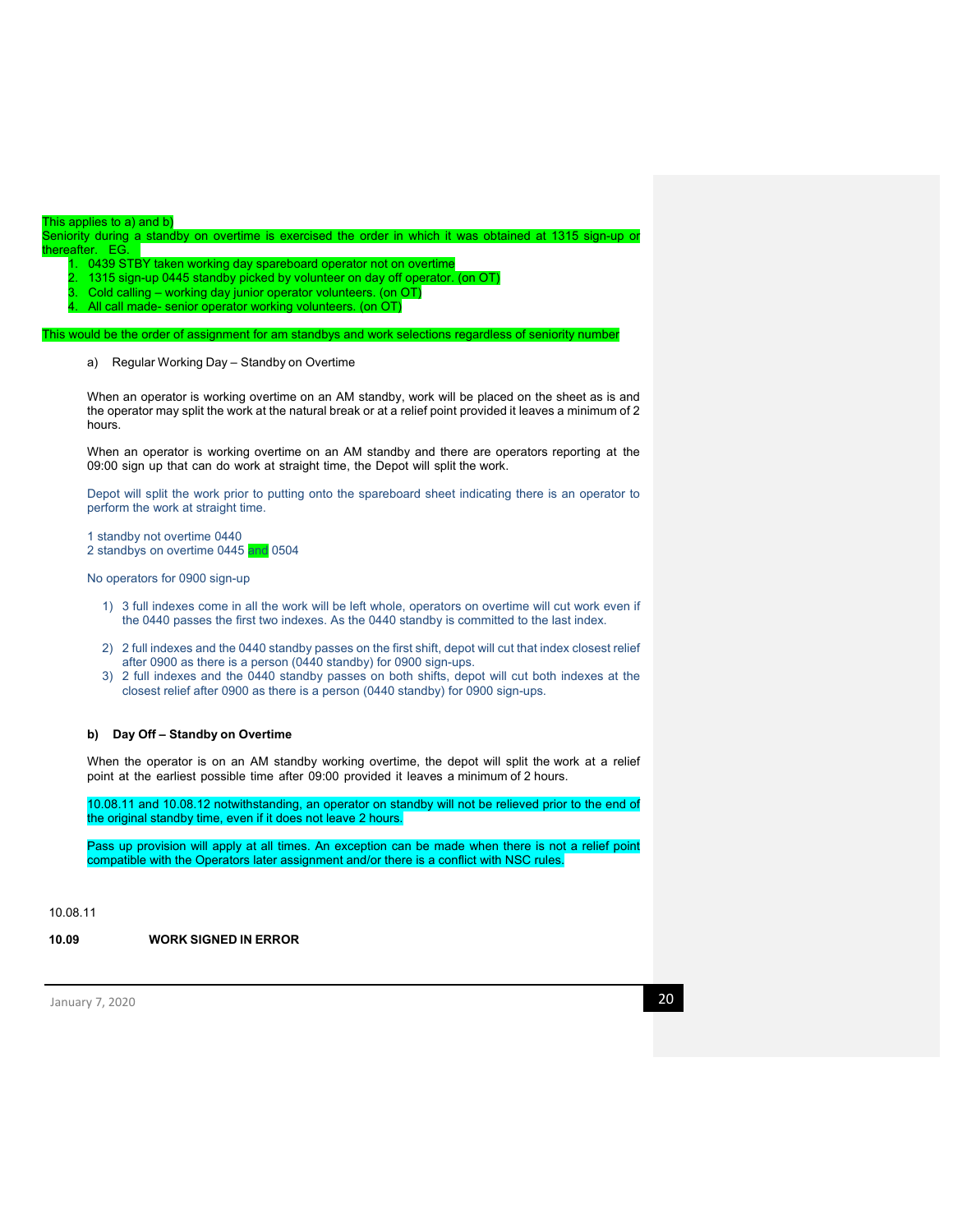### **10.09.1 WORK SIGNED IN ERROR**

Spareboard operators signed on work which is signed in error must contact the depot office for direction, subject to the following:

a) Operators signed on a full index in error or left off a full index in error or signed on a full index placed on the sheet in error will be placed on standby for  $\frac{8}{9}$  consecutive hours, (10 compressed). They will take their seniority place amongst other standby operators. Operators will not work past  $8$  hours (10 compressed). If the error is discovered the day prior to the work assignment the start time will be the start time of the time they rated. If the error is discovered the day of the assignment the start time will be the report time.

When operators are assigned in error as above (full index and should have had overtime (E, F, or G) the Operator will standby first for the OT allocation hours, followed by the 8 hours (10 hours CW) Example of Anomaly:

The above cannot conflict with the NSC EG. Operator cannot receive 1 hours of work etc. This includes the end of service day e.g. Operator cannot go on standby beyond 0130 weekdays. Payment will reflect only the actual standby time.

b) Operators signed on less than a full index in error (includes overtime work), or left off less than a full index (includes overtime work), or signed on less than a full index (includes overtime work) that was on the sheet in error will be placed on standby. If the error was discovered the day prior to the work assignment the start time will be the start and finish time they rated. If the error was discovered the day of the work assignment the start time will be the report time and they will be assigned for the amount of time they rated.

#### Example of Anomaly:

.

Operator given CW shift in error and also should have had overtime and not given (E, F or G) Remedy is operator will standby for overtime plus 10 hours consecutive. If error is reported the next day, he operator will standby from the report time they arrived at that depot.

If error is reported the day prior the operator will standby at the depot they would have rated. If error is reported the next day, the operator will standby from the report time they arrived at the depot.

When work is placed on the sheet in error, the regular signed up Operator will complete the assignment. The spareboard Operator will go on standby for the applicable hours.

Overtime allocation 0900 or call by depot for Signed in Error (SIE)

If an operator is given overtime incorrectly under "O" 10.11 the depot can contact the driver and advice of this incorrect allocation. If the operator is contacted prior to report time, there will be no pay requirement. If the operator is not contacted, then the allocation of the overtime pay will remain and this operator will standby. (This applies only to overtime allocated through the 0900 sign-up or call-ins at any time) This does not apply to overtime obtained at 1315 sign-up by spareboard operators on overnight assignment.

In all cases they will not be forced to work past the scheduled stand by time they were reassigned to.

Exception: Operator signed in error (SIE) who rated a standby does not have a scheduled finish time.

### **10.10 DROPPING SENIORITY FOR LEAVES OF ABSENCE (LOA)**

**10.10.1 SAME DAY LOA REQUEST**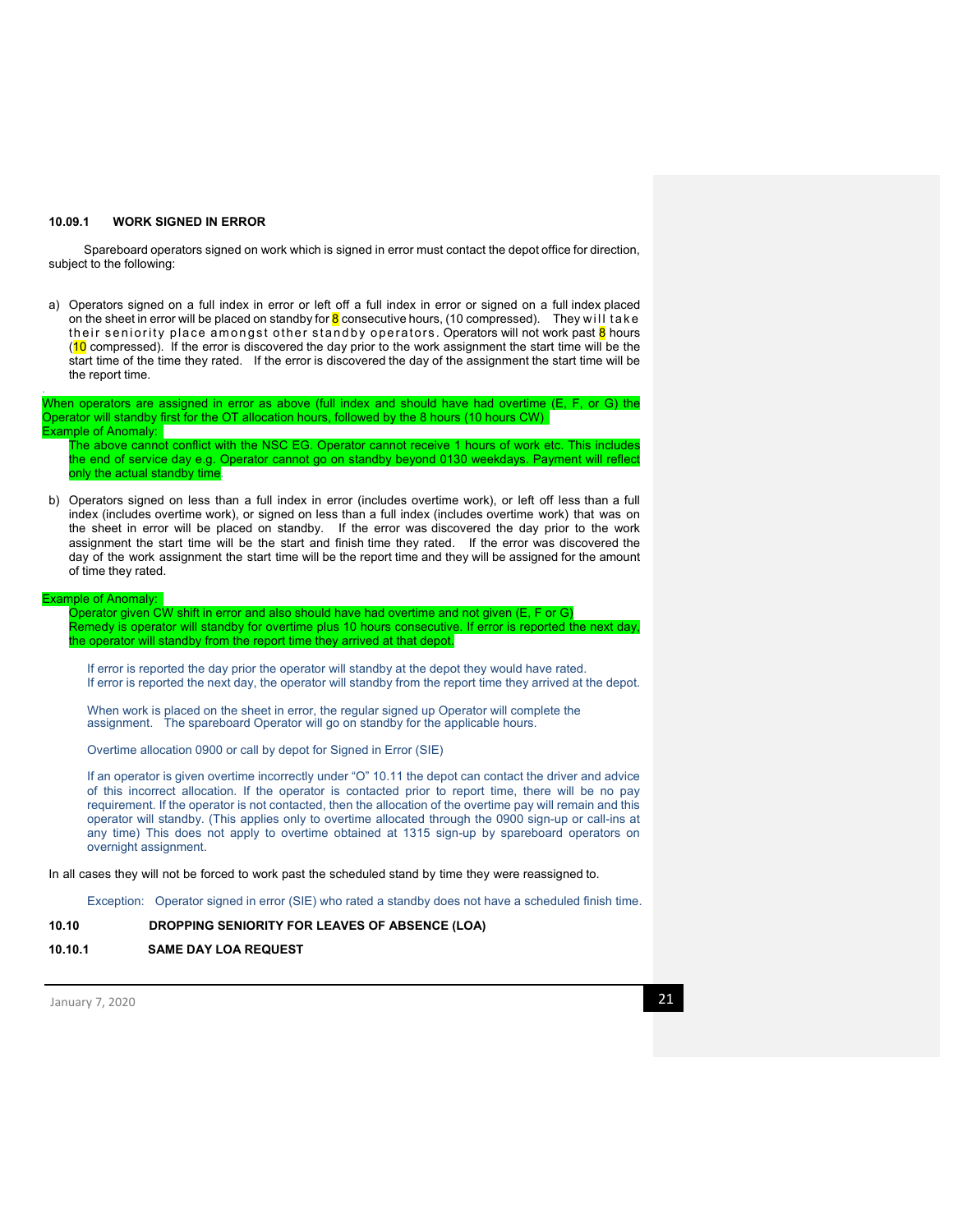Operators requesting to be off part or all of their work assignments must apply to the depot office supervisor for approval prior to the commencement of the 09:00 sign-up.

## **10.10.2 NEXT DAY LOA REQUEST**

Operators requesting to be off part or all of their work assignments must apply to the depot office supervisor for approval prior to 13:00 hours in order that their work can be incorporated into the overnight sign-up process.

All LOA must be approved by employer

#### **10.10.3 DROPPING SENIORITY**

Operators dropping their seniority will only be required to work their choice of blocked AM and/or PM overloads and will be paid for time worked only. Operators dropping their seniority shall not work overtime or standby. Dropping seniority will go on a first applied for – first granted basis at the discretion of the depot office supervisor or designate.

Operator dropping seniority can be assigned am and pm blocked work. This operator cannot work overtime or standby.

Spareboard operator on a night shift cannot drop seniority and then sign the afternoon standby.

# **10.10.4 LOA RESTRICTIONS**

No LOA will be granted on Christmas Eve Day, Christmas Day, New Year's Eve Day or New Year's Day, with the exception of Personal Emergency Leaves. Personal Emergency Leaves granted must be supported with proof of the emergency. Personal Emergency Leaves granted but not fully substantiated will be classed as an "Unauthorized Leave".

# **10.11 ALLOCATION OF OVERTIME**

### **10.11.1 BLOCKED WORK AND OVERTIME**

Overtime and/or blocked work is to be assigned in the following order:

- a) Operators on return to work (R.T.W.). Where possible and practicable, the RTW will be scheduled at the operator's depot.
- b) Operators dropping seniority at their depot.
- c) Operators off on union business in seniority (AM and/or PM) at their depot.
- d) Sleepers at their depot.
- prior to 1300 and volunteer to work)
- e) Spareboard operator on regular working day at their depot, if available f<br>f) Operator who takes I OA without pay for medical appointments Operator who takes LOA without pay for medical appointments
- g) Signed-up operator on regular working day; limit two overtime assignments per pay period at their depot.
- h) Signed-up operator on regular working day, with two overtime assignments in the pay period at their depot.
- i) Operators conducting the sign-up at their depot.
- j) Operators on seminar; transit ambassadors and part-time trainers in seniority at their depot.
- k) Operators off full day on union business at their depot.
- I) Spareboard operator on regular working day at the other depot. (The depot office supervisor or qnate will assume operators do not want overtime at another depot unless they indicate.)